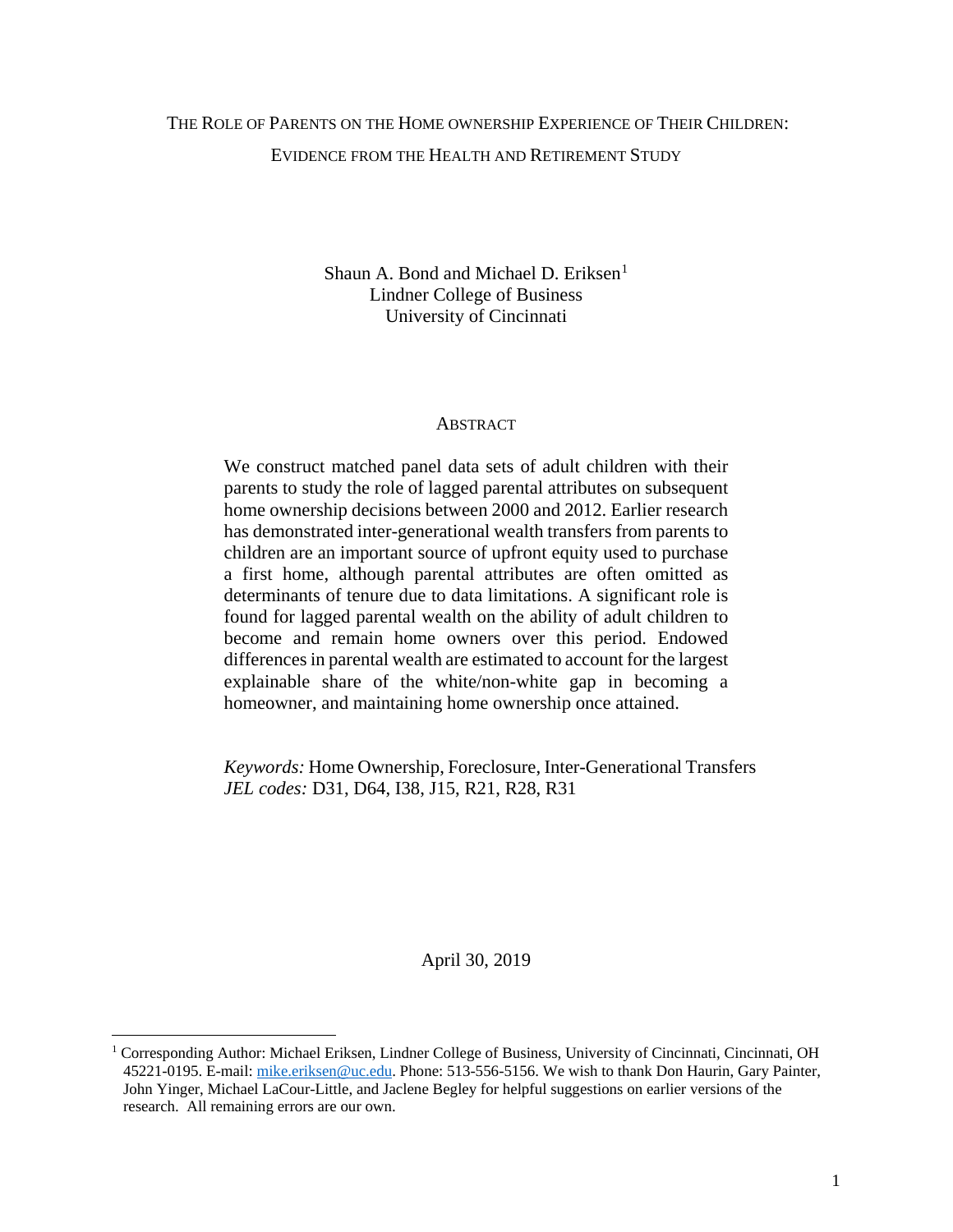#### I. INTRODUCTION

Increasing the home ownership rate, especially among minority households, has been a stated goal of US Government policy since at least 1992 (Goodman and Mayer, 2018; Gabriel and Rosenthal, 2005). During this time, aggregate US home ownership increased from 63.9% in 1990, to a high of 69.0% in 2006, but a persistent gap of between 19 and 23 percentage points existed between white and minority households (Collins and Margo, 2011). Recent evidence suggests an explicit role of US government policy starting in the 1930's until at least 1970 lowered minority home ownership rate, which may result in lower home ownership of their children (see Rothstein, 2017; Aaronson, Hartley, and Mazumder, 2019). In this paper, we illustrate the role played by parental attributes, especially wealth, as a possible transmission mechanism to explain transition into and out of home ownership during the Great Recession.

Earlier research has modeled tenure decisions as a result of credit and capital constraints, permanent income, and differences in the after-tax user cost of ownership (e.g., Rosen, 1979; Duca and Rosenthal, 1994; Haurin, Hendershott, and Wachter, 1997; Gabriel and Rosenthal, 2005; Haurin and Rosenthal, 2007; Diaz and Luengo-Prado, 2008). This research has predominantly used individual attributes available in cross-sectional data (i.e., the Current Population Survey and Decennial Census) to find that a persistent gap in home ownership rates exist between white and non-white households even after accounting for the above factors (Gabriel and Rosenthal, 2005). While a few studies have modeled the decision to become a homeowner based on whether their own parents were a homeowner, virtually no study has attempted to decompose endowed differences of parental wealth across racial groups, especially in the decision to maintain ownership. This is an important omission because a large down payment is required to make a home purchase, of which a gift from a parent has been identified as an important source of down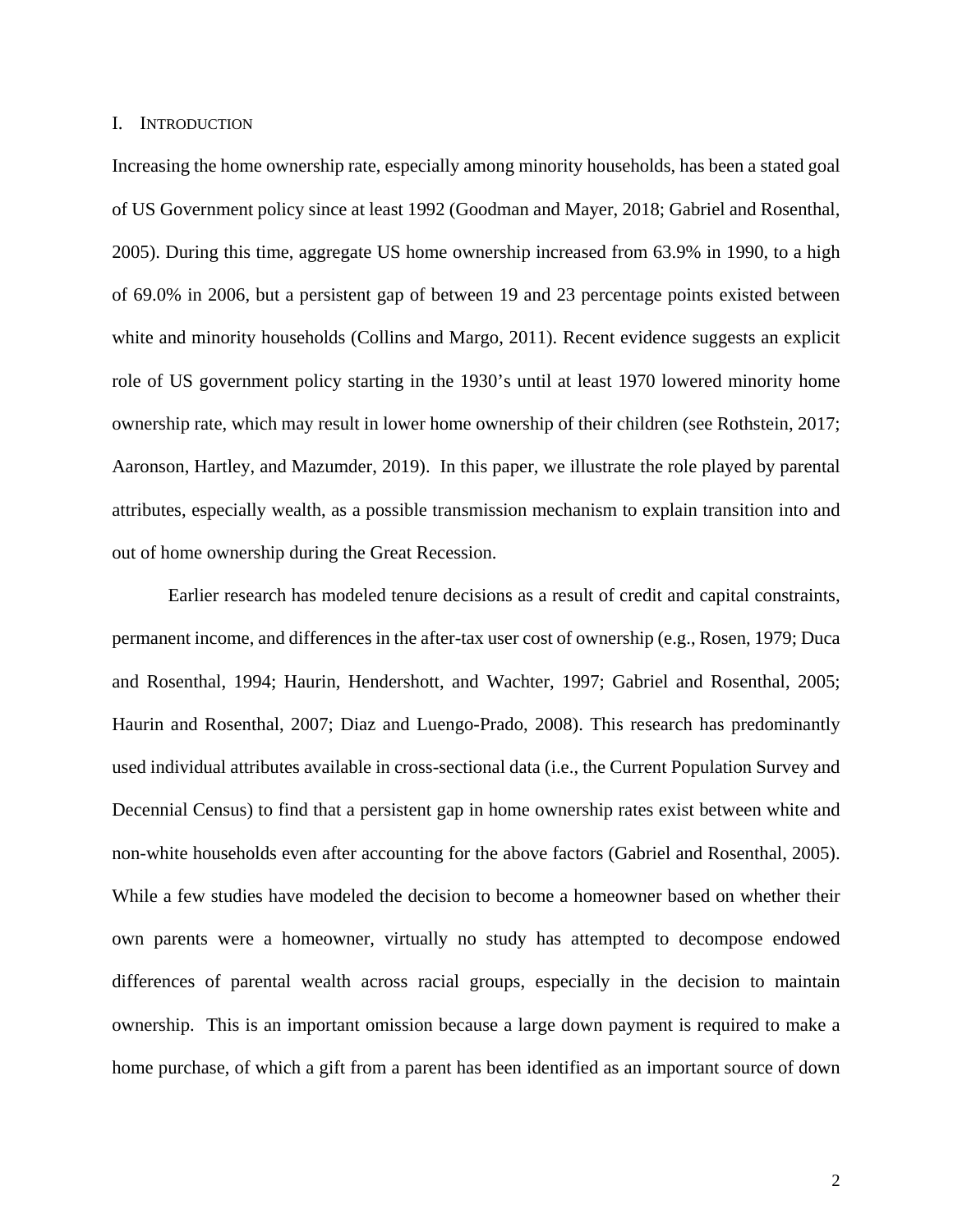payment funds (Engelhardt, 1996; Engelhardt and Mayer, 1998). Earlier research has also shown that parental wealth can serve as a form of precautionary savings to smooth consumption following employment shocks (De Nardi, 2004).

Our analysis is most similar to earlier research that has used longitudinal data to model the determinants of becoming a homeowner (Charles and Hurst, 2002; Boehm and Schlotmann, 1999, 2002; Dawkins, 2005). We extend this earlier work by creating matched longitudinal panel data sets of adult children with their parents using responses in both the Panel Study for Income Dynamics (PSID) and the Health and Retirement Study (HRS). The matched panels enable the simultaneous measurement of lagged individual and parental attributes on the ability of individuals to become and stay a homeowner. The period before and after the 2008 Great Recession is of significant policy importance given the expansion and sudden retraction of house prices and credit. We draw upon the experiences of 22,086 unique adult children between the ages of 21 and 49 of HRS respondents in the 2000, 2004, 2008 and 2012 waves of the survey for our analysis. The corresponding sample of adult children matched to parents in the 2001, 2005, 2009 and 2013 waves of the PSID is 1,833.

We provide three main contributions to the literature using the constructed matched panel data sets. The first contribution is to illustrate the importance of parental attributes, especially non-retirement financial and housing wealth, associated with an adult child becoming a home owner. On average, 26.5% of adult children in the HRS and 31.4% in the PSID transitioned from renting to owning over the last four years across the sample. Similar to earlier research, we first find that lagged educational attainment and the home ownership status of parents has a significant role on their adult children themselves becoming owners, although those attributes diminish greatly after also controlling for lagged parental wealth. Depending on the estimate, having a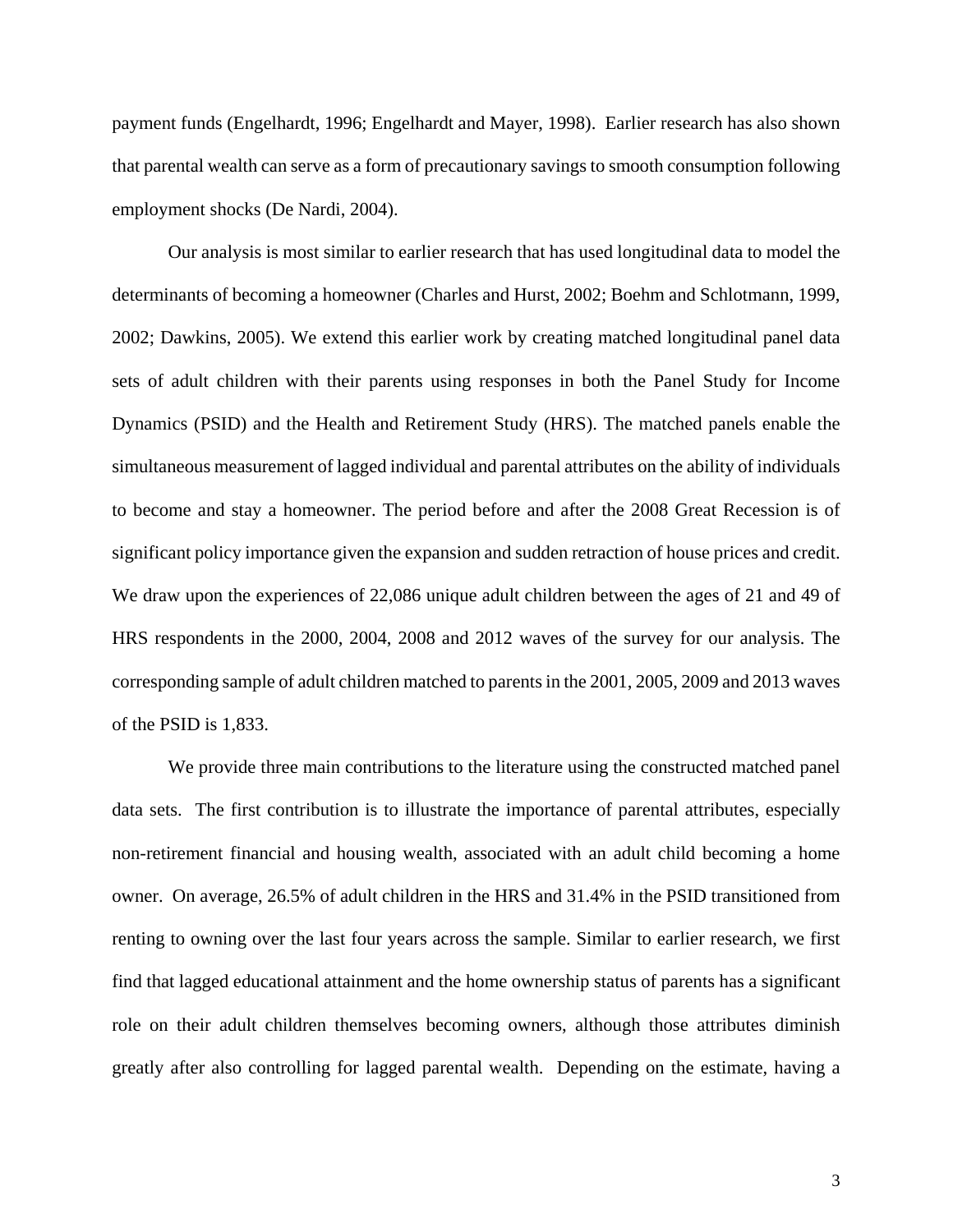parent with at least \$25,000 of non-retirement financial wealth increased the likelihood of becoming a homeowner over the next four years by 8.2 to 10.2% in the HRS holding other attributes constant. In the PSID sample, having a parent with at least \$50,000 of non-retirement financial wealth increased the likelihood of the transition to home ownership by 35.8 to-42.3%. Lagged parental housing equity of at least \$25,000 was also estimated to be associated with a 12.4 to-18.5% increased likelihood of transitioning to home ownership in the HRS. We found no effect of retirement wealth on maintaining ownership, which suggests the importance of the relative liquidity in wealth holdings of parents to explain the transition. These estimated effects remain robust and increase in magnitude through modeling the simultaneous decision of adult children to live independent from their parents and become a homeowner using a bivariate probit estimator with a plausible exclusion restriction in the HRS sample.

Our second contribution is to illustrate the importance of parental attributes on maintaining home ownership. The preponderance of earlier research has treated home ownership as a terminal state, which we show was more fragile than previously recognized. Virtually all down payment and most credit constraints required for a home purchase were relaxed by lenders between 2005 and 2008 (Mian and Sufi, 2009). However, this period was followed by a significant decrease in house prices and historically high levels of foreclosures, especially among minority groups. We estimate using the HRS that 10-to-13% of homeowners did not maintain ownership over the next four years during this period. While lagged individual income and educational attainment were positively associated with maintaining home ownership in the HRS, also having a parent with at least \$75,000 of lagged non-retirement financial wealth and at least \$50,000 of housing wealth was positive and significantly associated.<sup>[2](#page-3-0)</sup> Even after controlling for the above individual and

 $\overline{\phantom{a}}$ 

<span id="page-3-0"></span> $2$  The magnitude of estimates using the PSID was often similar to that using the HRS, although the smaller sample size reduced the power of the analysis to affect statistical significance.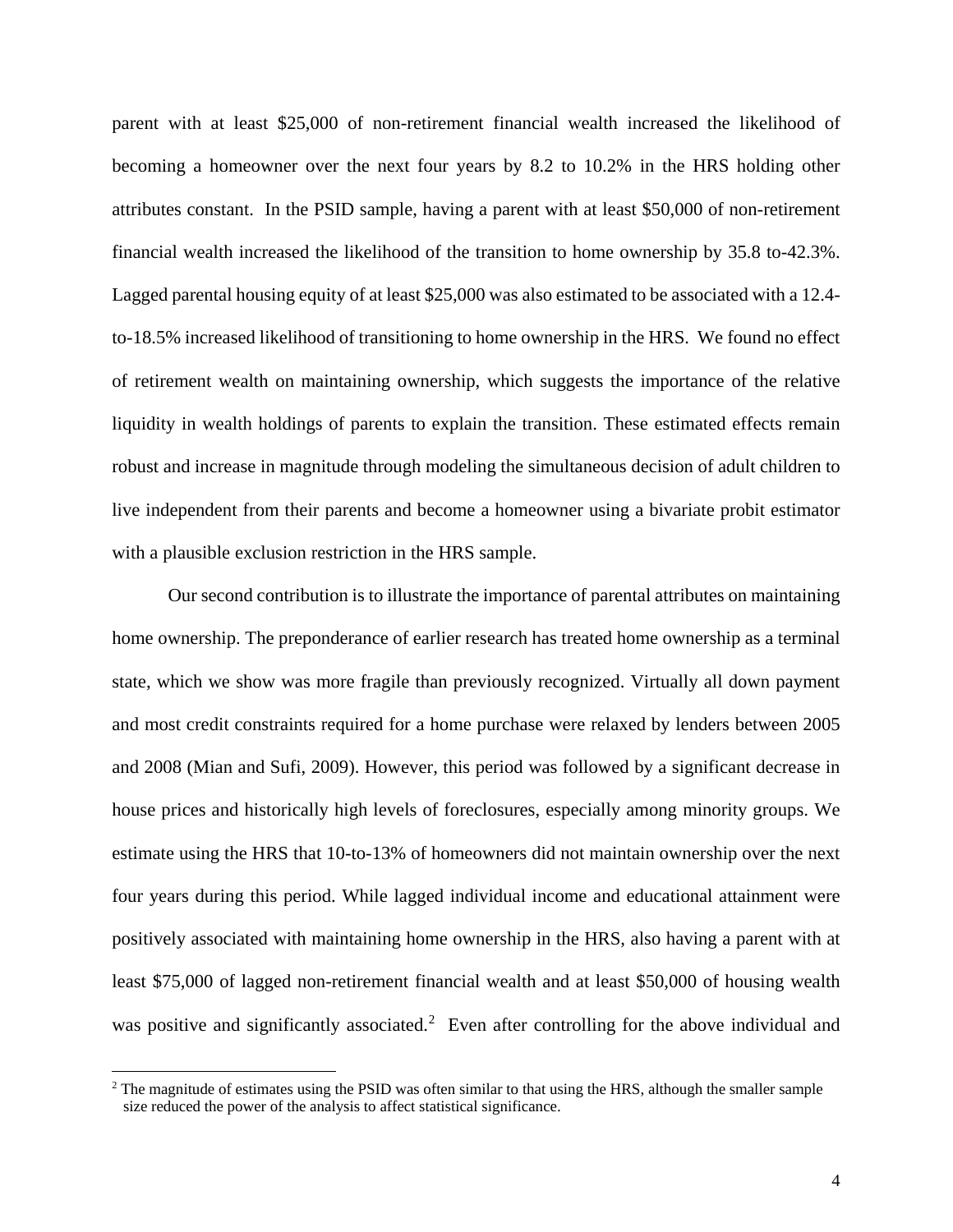parental factors, individuals with at least one non-white parent were 6.3% less likely than those with only white parents to maintain home ownership over this period.<sup>[3](#page-4-0)</sup>

Our third and final contribution is in decomposing the continuing effect of large estimated differences in parental wealth across racial groups on their children attaining and maintaining home ownership. Earlier researchers have attempted to explain the gap between white and nonwhite home ownership rates by conducting a Blinder-Oaxaca decomposition based on observable differences. However, this research has generally omitted parental attributes (Haurin, Herbert, and Rosenthal, 2007). We extend this literature and show that reported differences in parental wealth based on having at least one non-white parent explain the greatest share (23.9%) of the 15.9 percentage point (pp) gap in becoming a homeowner over the next four years in the HRS. Similarly, there was an estimated 10.2 percentage point gap in maintaining home ownership over the prior four years based on having at least one non-white parent in the HRS, of which endowed differences in parental wealth explained 29.7% of the variation. These results suggest that differences in parental wealth and other attributes between racial groups is an important explanation for why differences in homeownership rates persist.

The rest of the paper is organized as follows. We first provide a brief background based on related literature, and a summary of the panel of adult children we created from the HRS and PSID. We then describe potential challenges to identification and our solution using a bivariate probit estimator paired with an exclusion restriction based on parental health using the HRS. We conclude

 $\overline{\phantom{a}}$ 

<span id="page-4-0"></span><sup>&</sup>lt;sup>3</sup> We define race categories used in our analysis based on whether the parents of adult children identified as "white with non-Hispanic ethnicity," "black with non-Hispanic ethnicity," or "Hispanic" ethnicity. Adult children in the PSID and HRS may have either a single parent, or multiple sets of parents as respondents. Section 3 describes in more details how the matched panels are constructed. Adult children with parents only identifying as the third racial category "other" in either survey and not of Hispanic ethnicity are omitted from the analysis.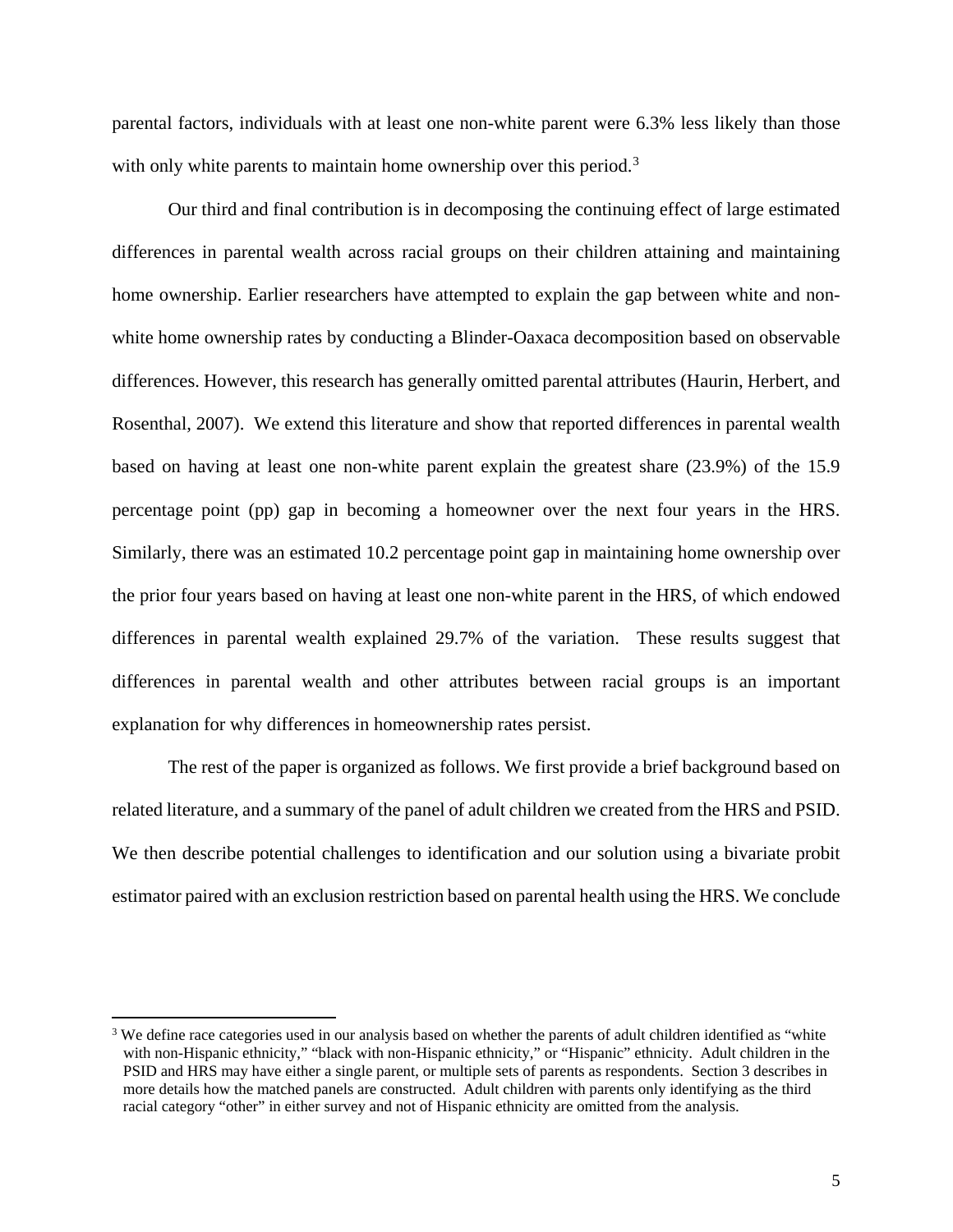with a decomposition of parental attributes on the likelihood of becoming and remaining a homeowner, followed by implications of the research.

#### II. BACKGROUND

The impact of parental characteristics on child outcomes has been extensively studied in a diverse range of social science and medical research fields. A small portion of this research has considered home ownership as both a characteristic of parents (inter alia Green and White 1997, Boehm and Schlottman 1999, 2002; Haurin, et al. 2002) and occasionally as an outcome of interest for their children (Boehm and Schlottman 1999, 2002; Öst 2012). Dietz and Haurin (2003) provide a detailed literature review of the micro and social consequences of home ownership that goes well beyond the area of interest in the present study. However, the overall conclusion of this literature is that generally there are strong positive benefits associated with parental home ownership on child outcomes. For instance, Green and White (1997) find that the children of home-owning parents are more likely to complete high school and are less likely to become teenage parents. Boehm and Schlottman (1999) find increased income associated with higher educational attainment for the children of homeowners. Further, they find that children of homeowners are more likely to be homeowners themselves, but do not control for their parents' wealth directly.

An important aspect of parental home ownership and child housing outcomes relates to funding constraints and intergenerational wealth transfers. These wealth transfers may facilitate and accelerate the entry of children into the housing market. Haurin, Hendershott and Wachter (1996) and Ortalo-Magné and Rady (1999) both discuss the down payment constraint as an obstacle to home ownership. Prior to 2005, borrowers needed at least three percent of the home purchase price for a down payment, and received a significant decrease in their effective cost of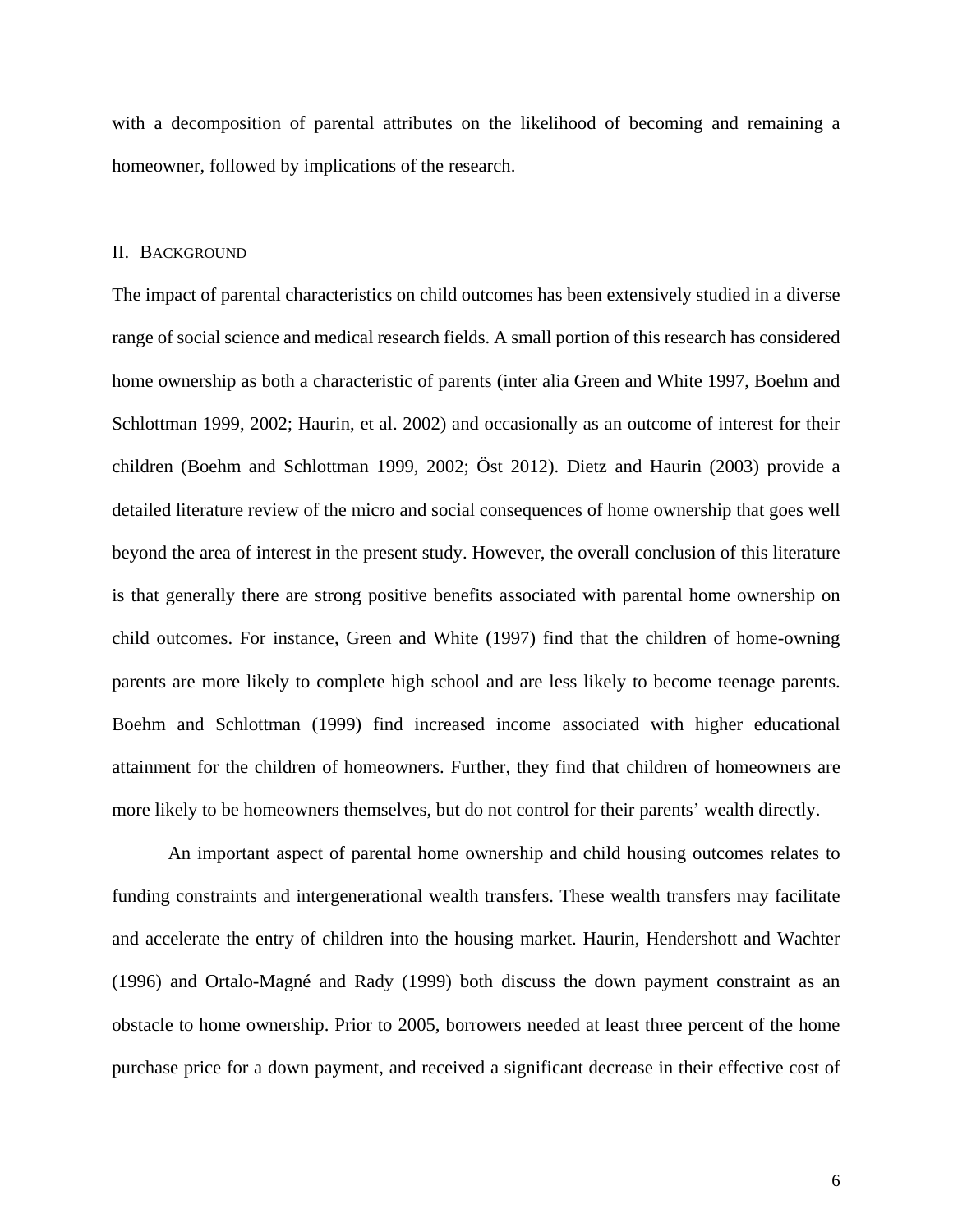borrowing for having a 20% down payment. Engelhardt and Mayer (1994) specifically showed the importance of inter-generational wealth transfers in overcoming such obstacles. An important aspect of the current study is our use of housing and financial wealth measures to assess the impact of parental wealth on child housing outcomes during a period when some of those constraints were temporarily relaxed between 2005 and 2008.

A related literature has also attempted to explain the sizable observed cross-sectional differences in home ownership patterns between racial groups(e.g., Gyourko and Linneman, 1996; Gabriel and Rosenthal, 2005). Collins and Margo (2011) provides a historical overview of the differences in home ownership between white and Black households from 1870 to 2007. Despite significant gains in home ownership for both groups between 1940 and 2007, a gap in ownership between 19 and 28 percentage points has persisted.

Two strands of literature have emerged attempting to explain the large observed differences in aggregate home ownership rates. The first has attempted to decompose differences in the unconstrained demand for ownership between racial groups based on differences in demographics, permanent income, and the after-tax user cost of owner-occupied housing (Rosen, 1979; Gabriel and Rosenthal, 2005; Collins and Margo, 2011). Gabriel and Rosenthal (2005) find that differences in observable household attributes explain approximately two-thirds of the white/minority home ownership gap using the Survey of Consumer Finances from 1983 to 2001. An important contribution was made by Haurin and Rosenthal (2007) in recognizing that home ownership decisions are censored for non-independent households, and the gap between white and black home ownership is actually more severe after accounting for these differences.

The second strand of literature has attempted to explain why a gap persists in ownership rates by race even after accounting for observable differences between groups. This literature has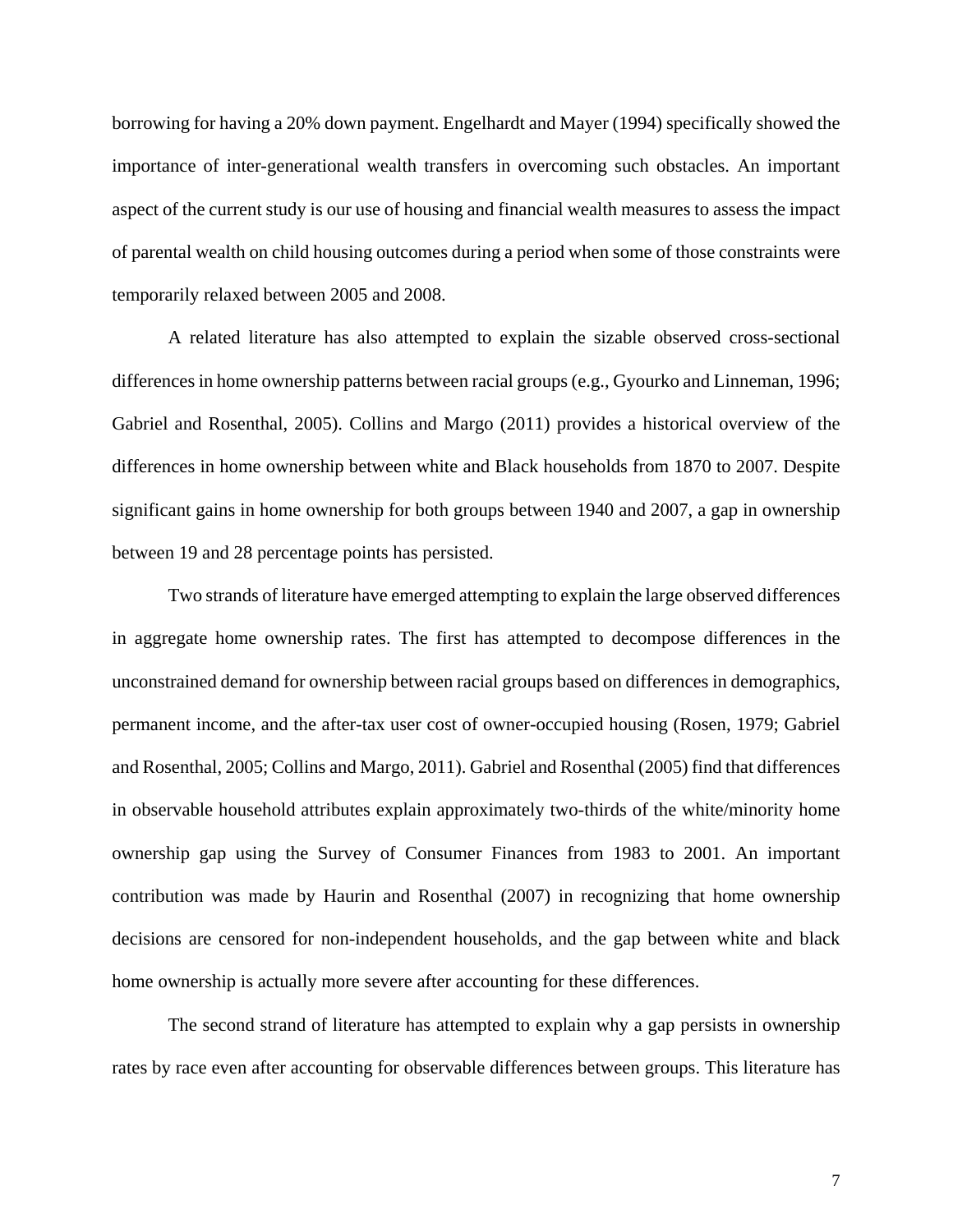illustrated constraints minority households face with regards to racial segregation during the home search process, or the disparate treatment and impact some minority aspirant owners may face in mortgage lending markets (Munnell *et al*, 1996; Tootell, 1996; Yinger, 1998; Ross and Tootell, 2004; Zhao *et al*, 2006). While this literature has provided overwhelming evidence that some minorities are treated differently, it remains unclear what portion of the gap in home ownership is due to discrimination.

Our research is most closely linked to studies that have used longitudinal data to study tenure decisions (Charles and Hurst, 2002; Boehm and Schlottman, 2004; Dawkins, 2005; Hilber and Liu, 2008; Öst, 2012). This research has primarily used data from the Panel Study of Income Dynamics (PSID) and either looked at home ownership status in levels, or the decision to transition from owning to renting.<sup>[4](#page-7-0)</sup> Charles and Hurst (2002) and Dawkins (2005) specifically attempted to decompose racial differences in explaining gaps in the decision to become a homeowner, and found a limited role for parental wealth in explaining such decisions. The time periods of analysis used by the above studies pre-date the home ownership gains and subsequent declines, of the 2000s. Further, this earlier branch of literature does not consider the endogeneity of the decision to live independently. Early research also dealt with a paucity of data, with a limited sample of minority racial groups, and in some cases only considered one time point for analysis.

In the section that follows we discuss our data choices and the extensive range of parental attribute variables available for the study.

 $\overline{\phantom{a}}$ 

<span id="page-7-0"></span><sup>4</sup> One exception to studies using the PSID is Öst (2012), which used longitudinal data from the Swedish Housing and Life Course Cohort Study to model home ownership status in levels.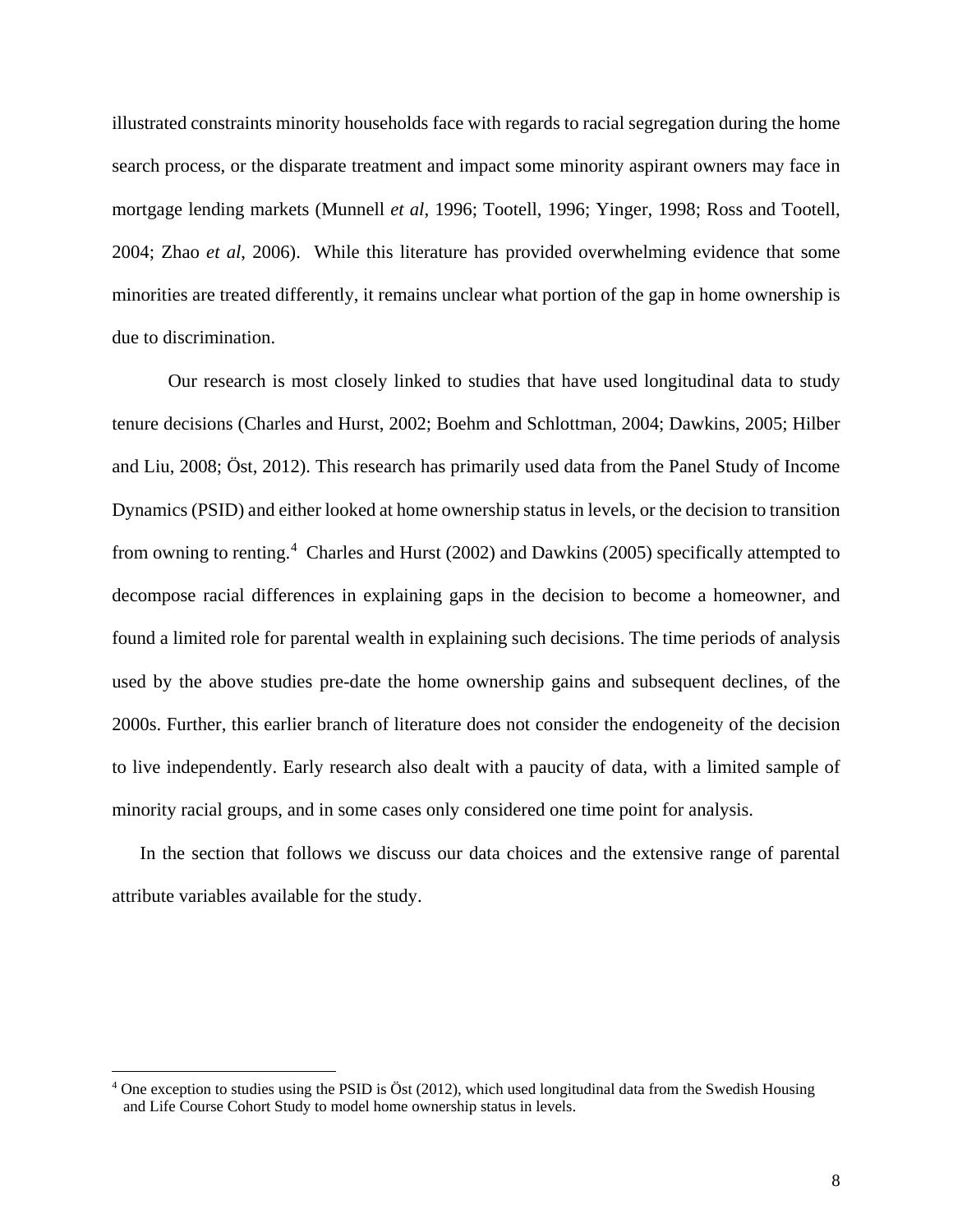#### III. ECONOMETRIC FRAMEWORK

 $\overline{a}$ 

The previous literature has traditionally modelled the 0,1 decision (*Y*) of household *i* to be a homeowner at time *t* as a function of a large set of contemporaneous individual attributes (**X***indiv*). This decision can be modelled by specifying

$$
Y_{i,t} = \alpha + \beta X_{i,t}^{Indiv} + \varepsilon_{i,t} \,, \tag{1}
$$

where  $\alpha$  and  $\beta$  are estimated parameters, and *u* is an idiosyncratic error term. The identification of parameters in (1) relies on two main assumptions. The first is there are no unobserved or omitted determinants of being a homeowner at time *t* correlated with included attributes in **X**. The second, as outlined by Haurin and Rosenthal (2007), is that the propensity to be a homeowner is independent of the decision to be the head of an independent household. To the extent either identification assumption is violated, estimation of (1) will result in biased estimates.

We address the above identification concerns by constructing a matched panel of adult children, between the ages of 21 to 49, with their parents in both the HRS and  $PSID$ .<sup>[5](#page-8-0)</sup> The  $PSID$ has been used in several earlier studies related to the determinants of home ownership, whereas research using the HRS is more limited. The HRS is a biennial panel conducted by the University of Michigan since 1992 and is representative of the US population over the age of 50, and their spouses since 1998. The survey is rich in parental attributes (e.g., education, wealth, home ownership status) that are potentially correlated with their children's individual attributes and ownership decisions. Respondents were asked about their children's individual home ownership experiences each wave starting in 1998, and then every four years starting in 2004. We draw upon

<span id="page-8-0"></span><sup>5</sup> We restrict the sample to adult children equal to and above 23 years of age to aid in the interpretation of effects associated with lagged income and educational attainment of current college enrollees. Expanding the sample to adult children equal to and above 21 years of age had no meaningful effect on the results.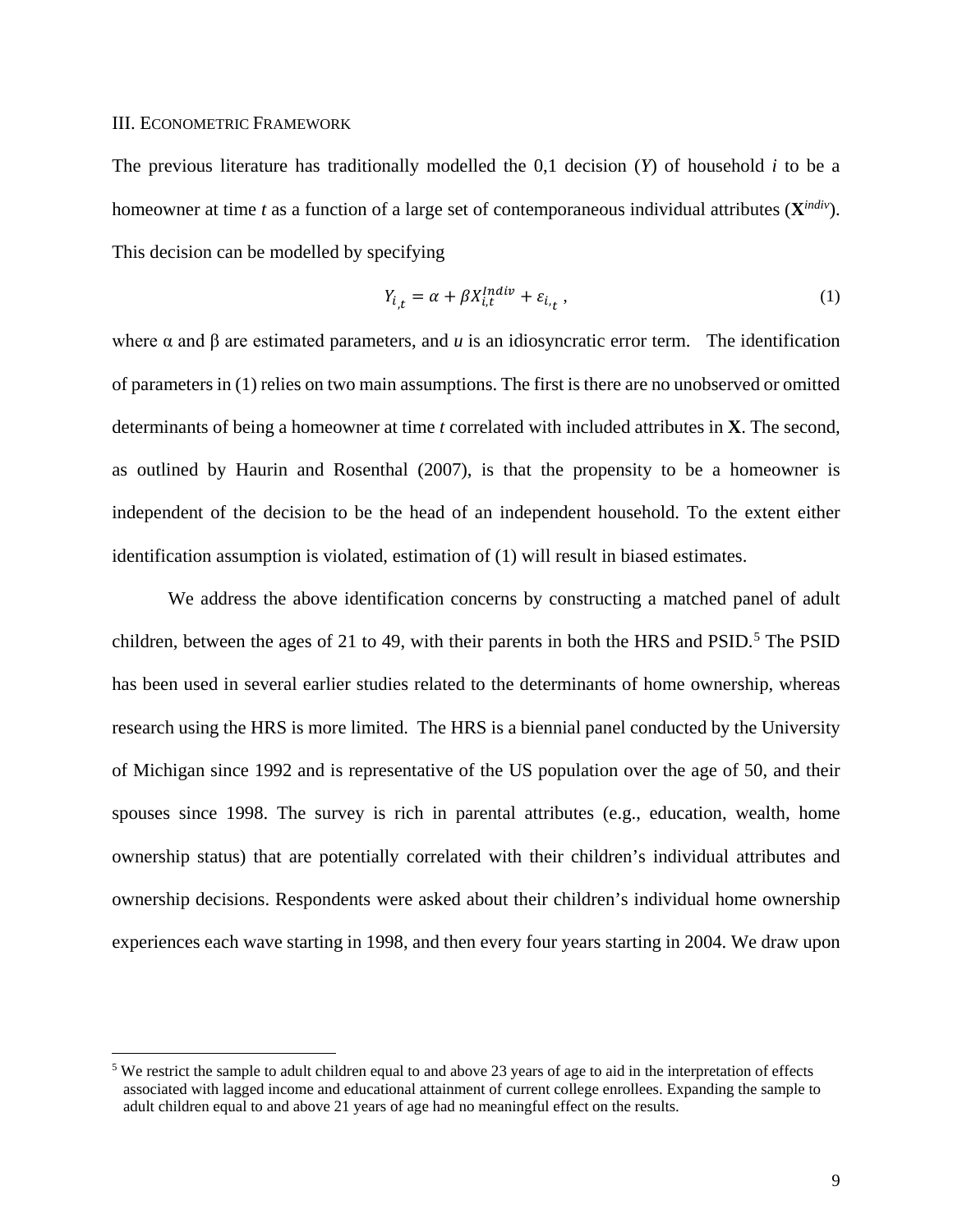the 2000, 2004, and 2008 and 2012 HRS waves in our analysis, and further restrict the sample to adult children with reported home ownership status four years prior.

The 2001, 2005, 2009 and 2013 waves of the PSID were used to create a matched panel similar to that possible using the HRS. The main difference between the PSID and HRS is that a sub-sample of children of original PSID respondents themselves became respondents to the survey, and matched to parents using a unique family identifier. Responses for adult children in the PSID were therefore self-reported and have a richer set of individual attributes (e.g., wealth) than the HRS, although the sample size is far more limited. A main limitation of using the PSID is that the home ownership status of adult children is unobserved if they cohabitating with a parent. This could potentially overstate the importance of parental attributes on tenure decisions of their children because it could instead be measuring the direct influence of those attributes on the parent's own tenure decision. In contrast, parents in the HRS are explicitly asked separate questions about their children, including whether a specific child is a homeowner.

The advantage of using longitudinal data is that we are able to separate the effects of lagged individual and parental attributes on the ability of their children to first become a homeowner, and then maintain home ownership. The decision to either become or stay a homeowner within the preceding four years can be modelled by specifying

$$
Y_{i,t} = \alpha + \beta X_{i,t-4}^{Indiv} + \theta X_{i,t-4}^{Parents} + \varepsilon_{i,t} \quad , \tag{2}
$$

where **X** is now lagged four years, includes both individual and parental attributes, and the sample is restricted to adult children based on their home ownership status four years prior. These lagged individual and parental attributes are listed Table 1. Lagged individual attributes include age, income, educational attainment, gender, marital status, and the presence of children in the household. Adult children could have multiple sets of parents in the PSID and HRS due to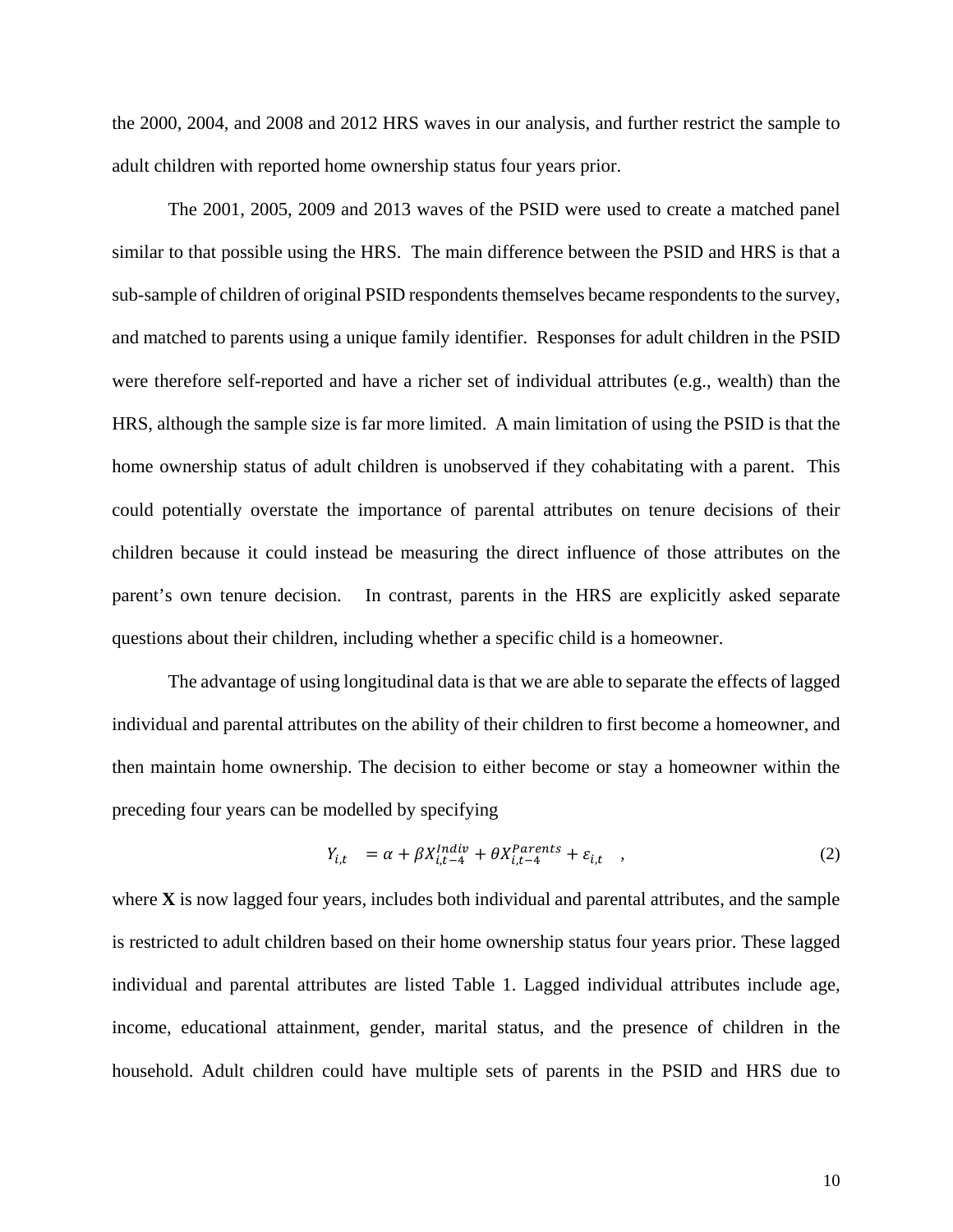dissolution of previous relationships, so the sample is restricted to exclude attributes of nonbiological parents when biological parents are identified. Lagged parental attributes include whether a parent is married or a homeowner, highest educational attainment of either parent, and the age of their oldest parent. Housing, retirement, and non-retirement financial wealth are measured separately in the HRS and PSID at the household level. The wealth of the parent with the greatest amount is specified when multiple sets of parents could occur. Parental wealth is stratified for each category of wealth in \$25,000 increments up to \$75,000, where having \$0 or negative wealth is the omitted category.

The racial identity of children is determined based on that of their parents, where due to either missing data or being deceased the racial identity of only one parent is sometimes only identified. Given this, adult children are classified as either having at least one black, non-Hispanic parent, at least one Hispanic parent, or only white parents not identifying as Hispanic. We omit from the sample any adult children having parents only identifying as the "other" racial category and not of Hispanic ethnicity.

The lines in Figure 1 illustrate the home ownership rates of adult children from 2000 until 2012 based on whether they have at least one non-white parent in the constructed HRS sample. For those children with only white parents, the rate of home ownership fell from a high of 61.4% in 2008 to 54.6% in 2012. For the children of respondents that had at least one Black or Hispanic parent, their rate of home ownership fell from a high of 33.1% in 2004 to 26.2% in 2012. The gap in home ownership rates was near constant and ranged from 29.4pp in 2000, decreased to 27.9pp in 2004, and then increased to 28.4pp by 2012.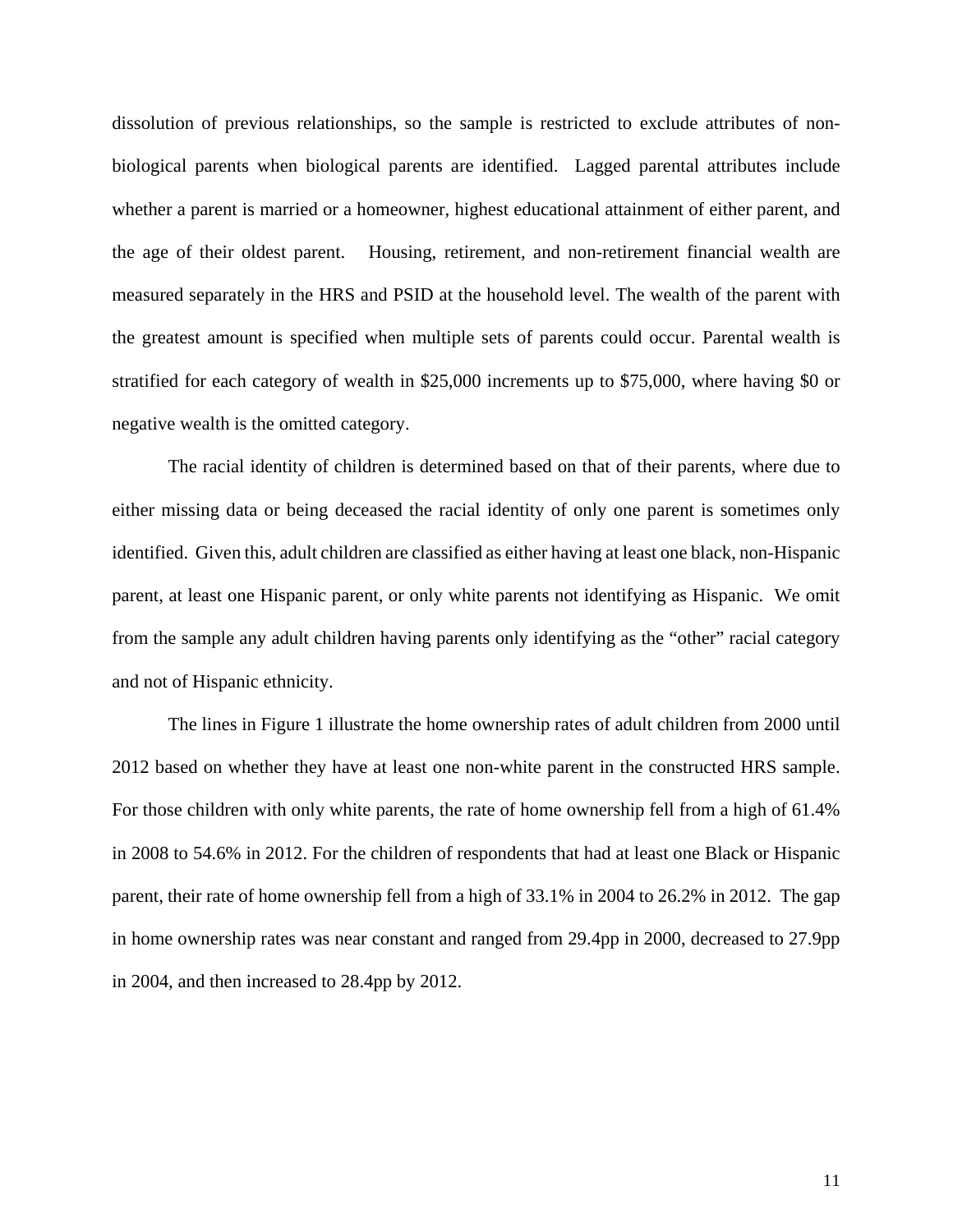# IV. BECOMING A HOMEOWNER

 $\overline{a}$ 

The second and third column of Table 1 indicate descriptive statistics for the PSID and HRS samples restricted to adult children than were renters and living independently 4 years prior and remain living independently from their parents. [6](#page-11-0) There were 11,031 observations of 8,150 unique adult children in the HRS as compared to 1,297 observations of 891 unique adult children in the PSID meeting this requirement. Of those observations, 26.8% of adult children in the PSID became renters in the next four years as compared to 31.1% of renters in the HRS. The first set of bars for each year grouping in Figure 3 represent the percent obtaining home ownership between each wave in the HRS. The likelihood declined from a high of 32% having become homeowners between 2000 and 2004, to 21% first attaining home ownership between 2008 and 2012.

The second and third column in Table 1 indicate average individual and parental attributes of adult children who were previously renters. Home ownership is measured in the current period (i.e., 2004, 2008 and 2012), whereas the individual and parental attributes are lagged four years (i.e., 2000, 2004 and 2008). Average attributes of adult children in the PSID and HRs were similar in age (approximately 34 years old), gender (48% female), and being a college graduate (28%). Adult children in the PSID were more likely to be employed full time, have an income above \$75,000 per year, and at least one black parent. The parents of adult children in the two samples were also similar in being homeowners (approximately 77%) and average housing equity, but parents in the HRS had significantly more housing retirement wealth and those in the PSID had significantly higher non-retirement financial wealth, which may be due to differences in classification.

<span id="page-11-0"></span><sup>&</sup>lt;sup>6</sup> It is necessary to restrict the PSID sample to those previously living independently because their individual home ownership status is otherwise unobserved and may instead represent that of their parents if they cohabitate. The HRS is initially restricted based on the same criteria, although relaxed later in the analysis.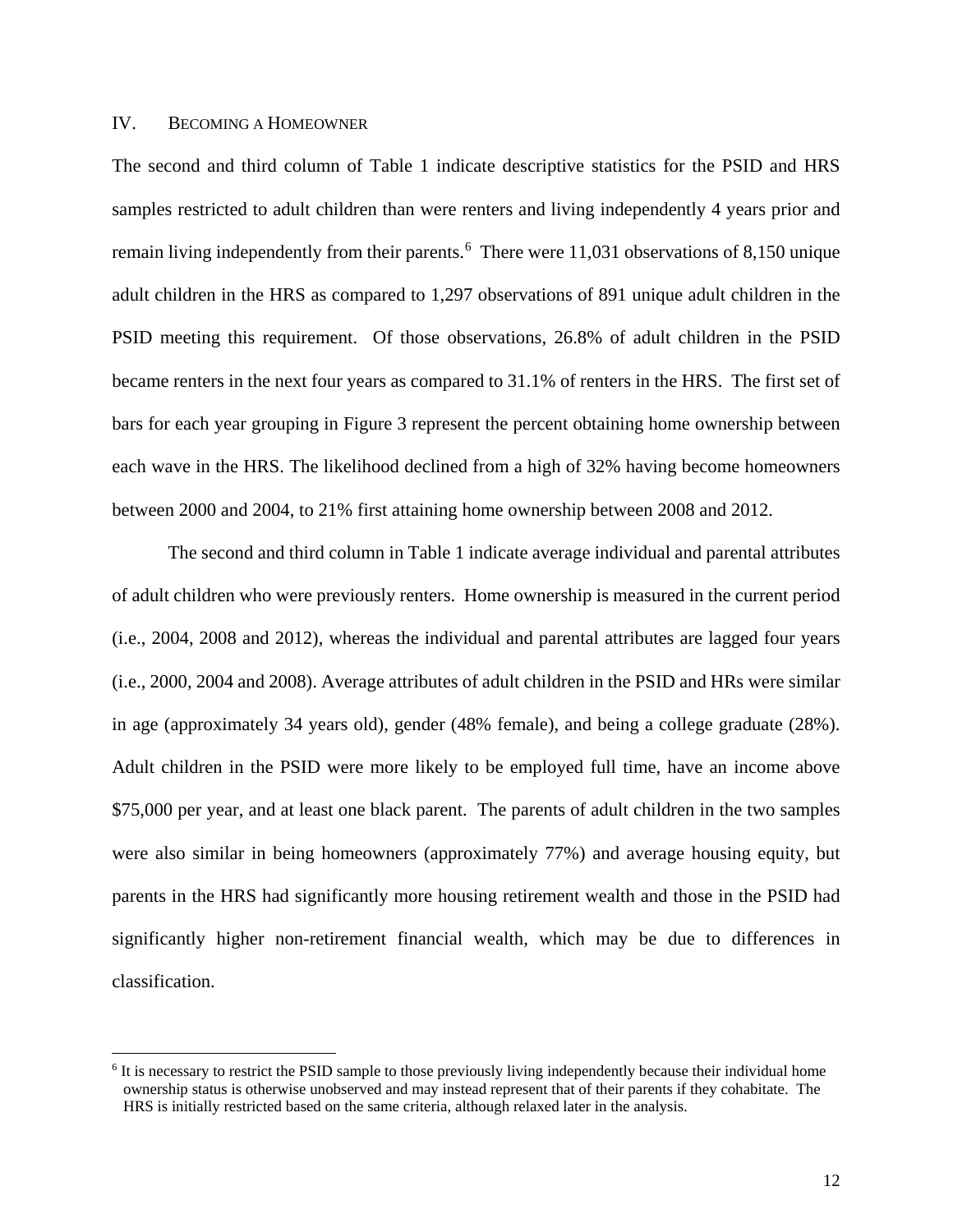Table 2 presents the marginal effects of selected lagged attributes of becoming a homeowner over the previous four years using a probit estimator. The PSID and HRS sample are both restricted to adult children living independently from their parents in the current period and four years prior to aid comparison. The first column report estimates from the HRS while the second two columns report those estimated using the PSID sample. A quartic function of age is included in all specifications and always statistically significant, but excluded from results due to space limitations. Standard errors are omitted from the table to conserve space, but indicated in an extended version of the table in the appendix. Asterisks indicate statistical significance of the estimates based on standard errors clustered at the unique adult child level.

Similar to earlier research, we find an individual's lagged employment status, income, marital status, presence of children, and educational attainment were all positively correlated with becoming a homeowner over the preceding four years in the HRS. Not surprisingly, having an income above \$70,000 and being a college graduate are estimated to be important. Relative to between 2000 and 2004 and holding other differences constant, individuals were 7.3pp less likely to transition to home ownership from 2005 until 2008, and 14.9pp less likely from 2009 until 2012. We also find having at least one black parent significantly decreased the likelihood of becoming a homeowner, although there was not a meaningful relationship associated with having at least one Hispanic parent.

Panel A of Figure 2 illustrates the distribution of parental wealth of renters in the HRS. Over 47% of parents have more than \$75,000 of housing equity, although other types of wealth are more limited. The most common (41%) category of parental retirement wealth is having between \$1 to \$25,000 and 34% had a parent with less than \$1 of non-retirement financial wealth. Having a parent with between \$25,000-to-\$75,000 of non-retirement financial and more than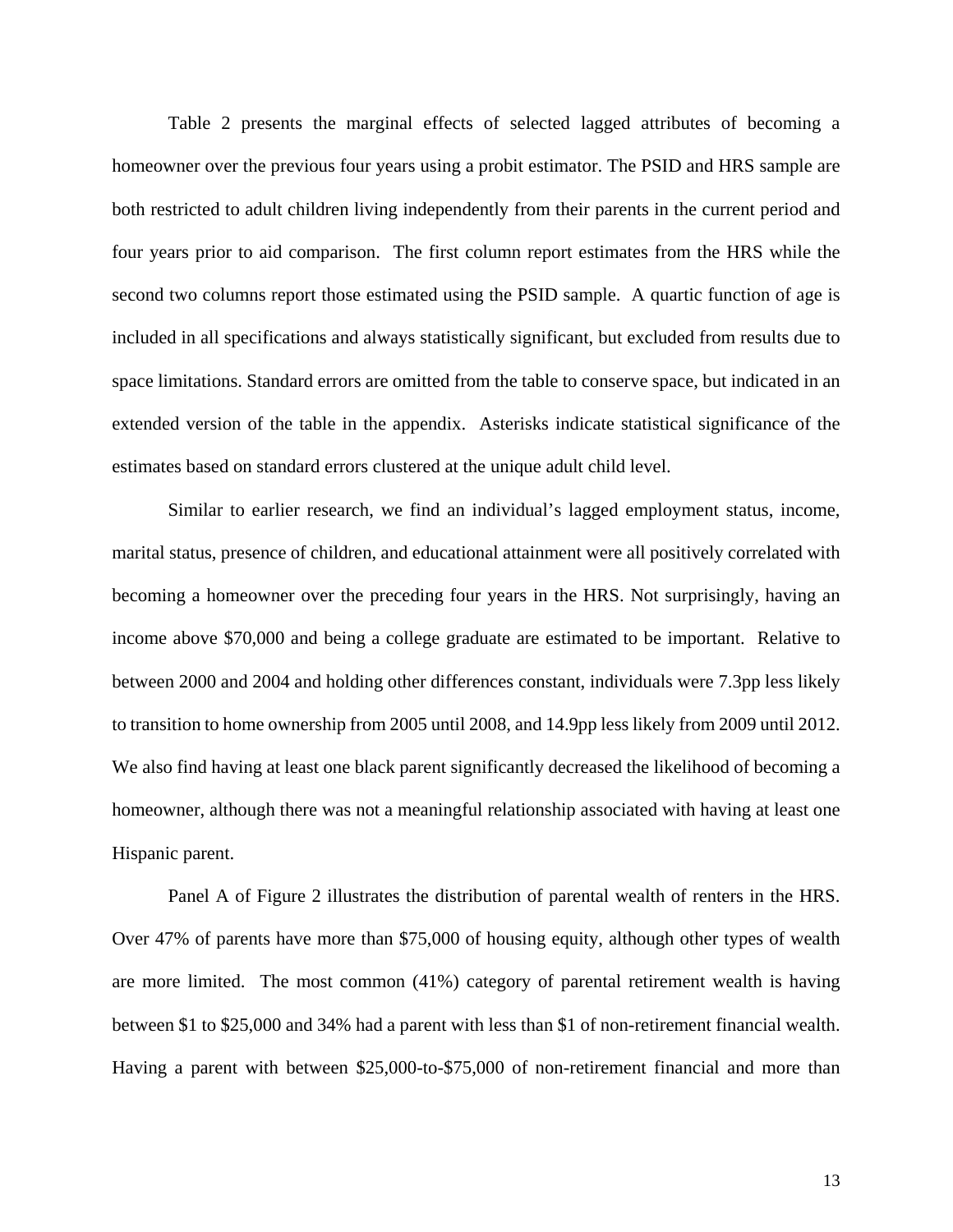\$50,000 of housing wealth was also positively associated with becoming a homeowner. The significance of housing and non-retirement financial wealth suggests a possible transmission mechanism of intergenerational transfers that assist children into home ownership. The least liquid form of wealth is retirement accounts, which often heavily penalize early withdrawals. Consistent with the importance of either liquid or collateralizable wealth, parental retirement wealth is not a significant factor in either the HRS or PSID sample.

A common finding from earlier research found that parental home ownership is often associated with an increase in home ownership among their children (Boehm and Schlottmann, 1999). There is no estimated statistical relationship with parental homeownership status and becoming a homeowner conditional upon including parent wealth measures. It is important to note that the educational attainment of parents, homeownership status, and their wealth are all highly correlated, and hence the above should only be interpreted as conditional upon each other's inclusion in the model. A joint test of the statistical significance of parental variables reject that the variables should be excluded as determinants of becoming a homeowner at the 0.001% level.

Estimates reported in the second and third column of Table 2 were obtained using the PSID sample. The second column omits individual wealth measures and is therefore most comparable to estimates obtained using the HRS. The third column include lagged non-retirement financial and retirement wealth as individual determinants. Individual attributes in the PSID on becoming a homeowner were similar in magnitude and statistical significance to that using the HRS regardless of whether individual wealth measures were also included in the specification. Reassuringly, the decrease in likelihood in becoming a homeowner in the PSID between 2005 and 2012 were almost identical to that derived using the HRS.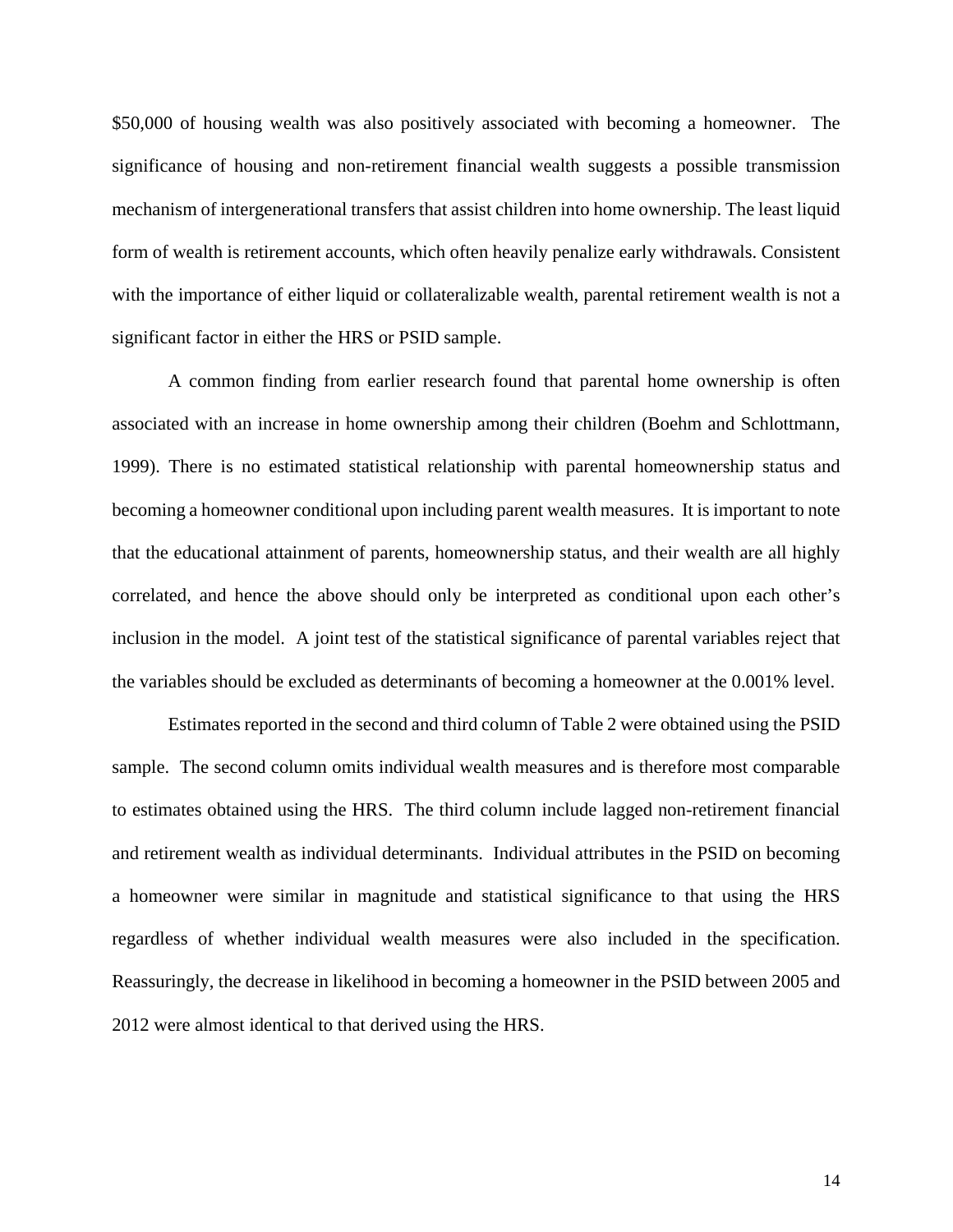The main difference is an increased importance of own educational attainment in the PSID and a decreased importance of having an income above \$70,000. Whereas only having up to \$25,000 was statistically significant in becoming a homeowner at the 10% level, having more than \$50,000 of non-retirement financial wealth was estimated to be large (9.9pp and 11.2pp, respectively) and statistically different from 0 at the 5% level. The negative effect of having at least one black parent was estimated to be lower in magnitude (8.4pp and 8.2pp, respectively) in the PSID than the HRS, although the estimated effect of having at least one Hispanic parent in the PSID is negative and statistically significant (-13.8pp). In contrast to effects estimated using the HRS, the only parental attribute estimated to have a statistically meaningful effect on becoming a homeowner in the PSID is having a parent with at least \$50,000 of non-retirement financial wealth. The p-values of the joint test of the statistical significance of parental attributes in the PSID sample with and without individual wealth measures were 0.141 and 0.222, respectively.

A limitation of the estimates reported in Table 2 is that the decision of adult children to live independently from their parents is assumed exogenous, with children living with their parents either currently or four years prior restricted from the analysis due to missing data in the PSID. Those estimates are biased if individual and parental determinants to become a homeowner are also correlated with an individual's decision to co-reside with a parent. Recent evidence from Lee and Painter (2013) and Paciorek (2016) illustrate these decisions were most likely co-determined during the Great Recession, and thus should be accounted for in the analysis.

Our own analysis of HRS similarly show the percent of adult children living independently from their parents declined for both racial groups over the sample period, although at a higher rate for adult children with only white parents. For the children of respondents with only white parents, the rate at which they lived independently fell from 92.5% in 2000 to 89.1% in 2012. For children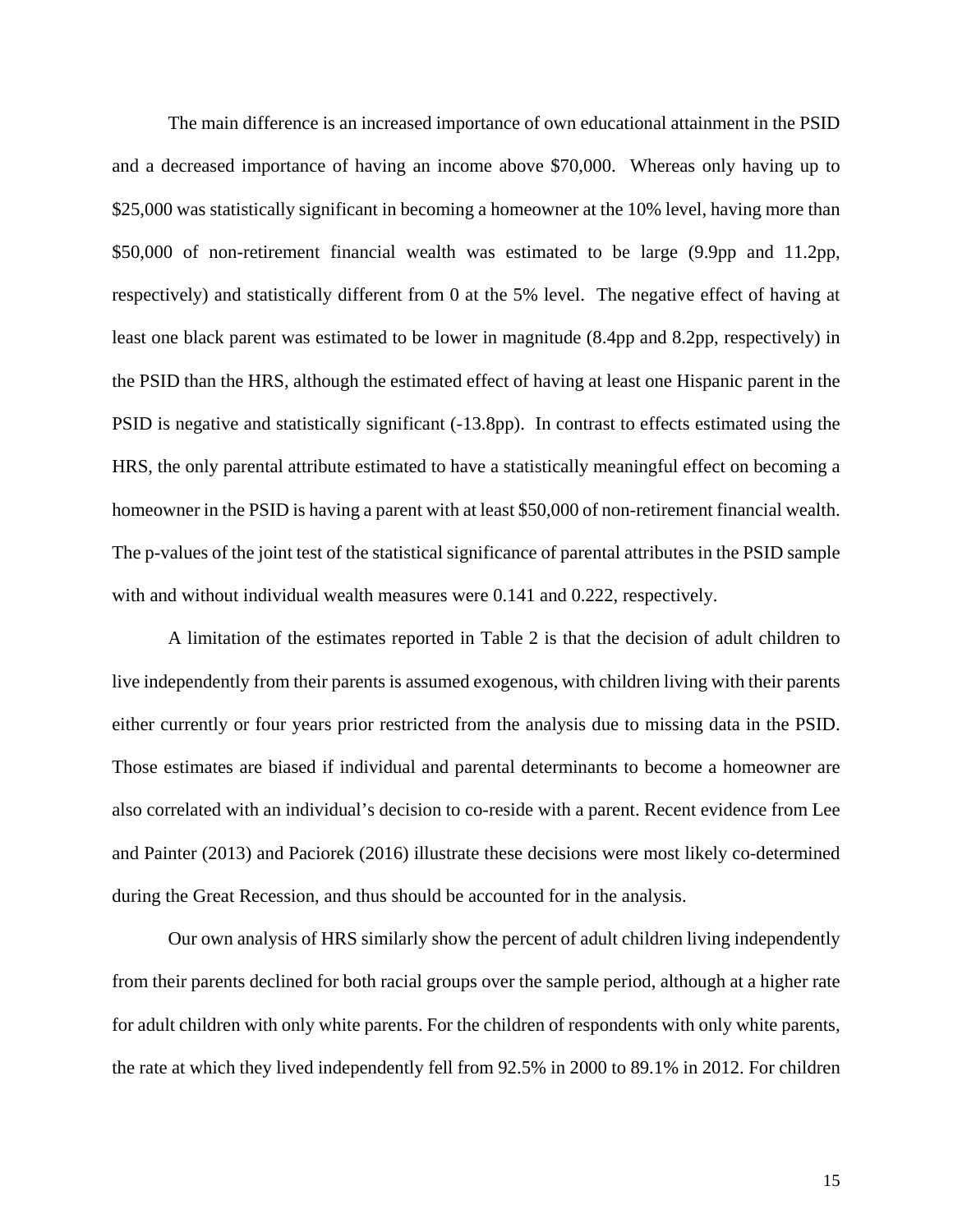from families with at least one non-white parent, the rate of which they lived independently fell from 85.8% in 2000 to 84.6% in 2012. For both racial groups, the most significant decline in living independently from their parents occurred in the period from 2008 to 2012.

We follow Haurin and Rosenthal (2007) and use a bivariate probit estimator to relax the assumption that the decision to live independently and become a homeowner are independent and uncorrelated using the HRS sample. The bivariate probit estimator assumes that both error terms follow a bivariate standard normal distribution and are ideally identified based on an exclusion restriction where an instrumental variable affects one outcome (i.e., the decision to live independently), but is not a direct determinant of the other outcome. Our instrumental variable is the self-reported health and limitations to mobility of parents. Engelhardt, Eriksen, and Greenhalgh-Stanley (2016) illustrated that parental health and mobility affected the likelihood adult children coreside with their parents during this period using similar data, which are also plausibly not directly related to home ownership decisions given other specified factors.

Table 3 reports the marginal effects of individual and parental attributes on becoming a homeowner during the prior four years when the sample is expanded to include those also coresiding with their parents in the HRS. This sample expansion results in an additional 3,968 observations associated with 2,205 unique adult children. The first column reports estimated marginal effects of a probit estimator assuming the decision to coreside is independent and therefore similar to that reported in column 1 of Table 2, but with the expanded sample. The second column reports estimated marginal effects of the conditional probability of the decision to become a homeowner and live independently using a bivariate probit estimator. An F-test of the excluded instruments' relevance (i.e., a 4-point scale of self-reported parental health and up to 5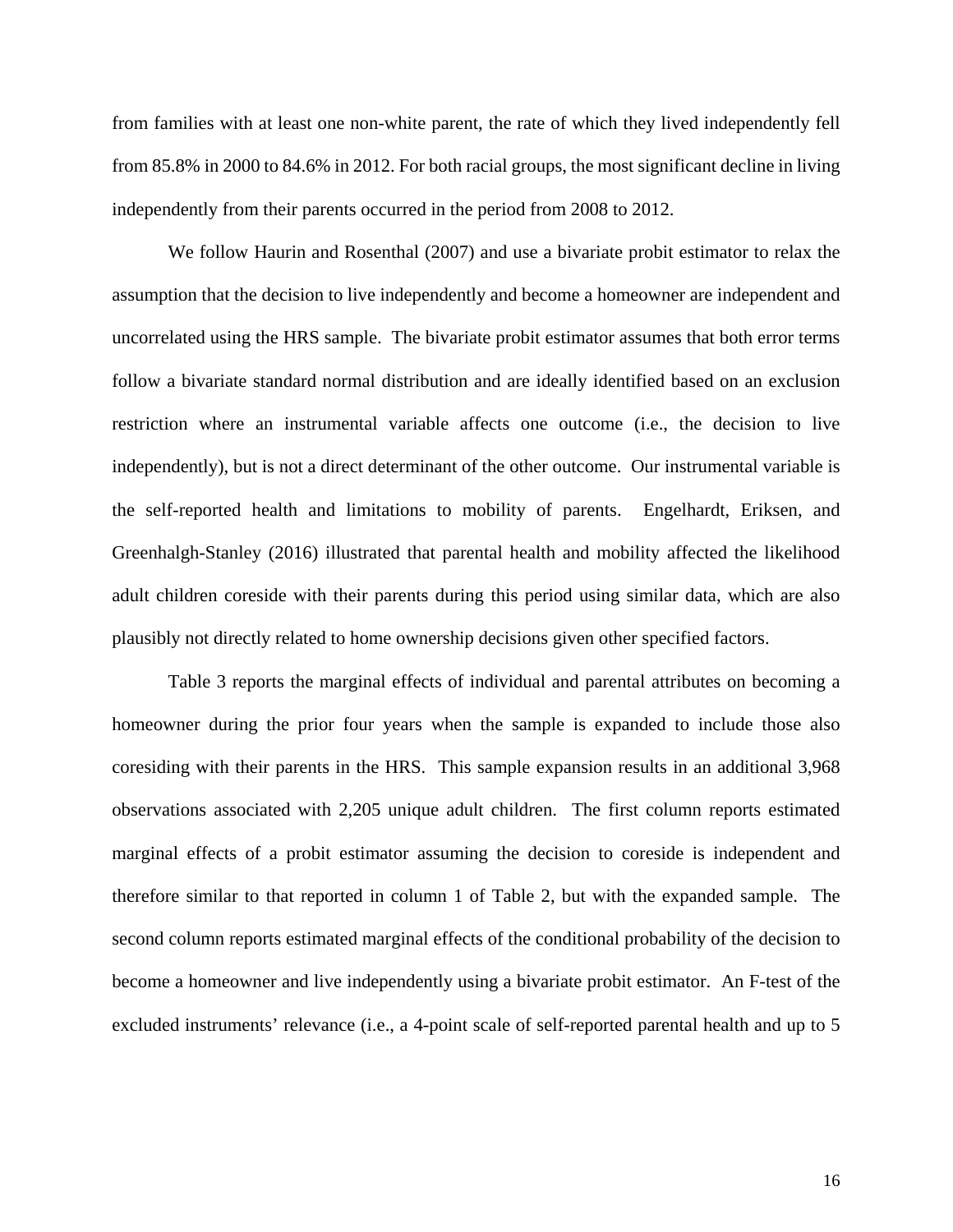potential limitations to mobility of a parent) indicate they were meaningful determinants of cohabitation and the analysis does not suffer from weak instruments (see appendix Table 1).

With a few exceptions, the estimates reported in the two columns were similar and consistently indicated the importance of parental attributes, especially wealth. Being employed fulltime, individual income, and educational attainment remain positive and meaningful determinants of becoming a homeowner. In contrast to the earlier result treating cohabitation as exogenous, having at least 25,000 of housing and non-retirement wealth is now estimated to be consistently positive and statistically different from zero. The main difference between the unconditional and conditional estimates is the impact of parental wealth is shown to be greater when estimated conditionally, although often not at a level to reject the validity of the previous estimates. These estimates range from 1.5-to-3.2pp for non-retirement financial wealth depending on the estimate, and represent increases in the likelihood of becoming a homeowner from 4.8-to-10.2%. The impact of parental housing wealth of at least \$25,000 range and above ranged from 12.4-to-18.5%. Although most likely a proxy of greater overall wealth as the mechanism is unclear, greater parental retirement wealth was also associated with an increased likelihood of becoming a homeowner. A rho test of the independence of errors is rejected at the 0.001% level implying the decision to live independently and become a homeowner are joint decisions.

# V. MAINTAIN HOME OWNERSHIP

Home ownership is usually thought of as a terminal state that once achieved is rarely lost. Figure 4 illustrates a significant and increasing percentage of adult children of HRS respondents did not maintain home ownership between 2000 and 2012. Given 55.4% of adult children in the HRS were homeowners in 2000, only 90% of those individuals were still owners four years later. This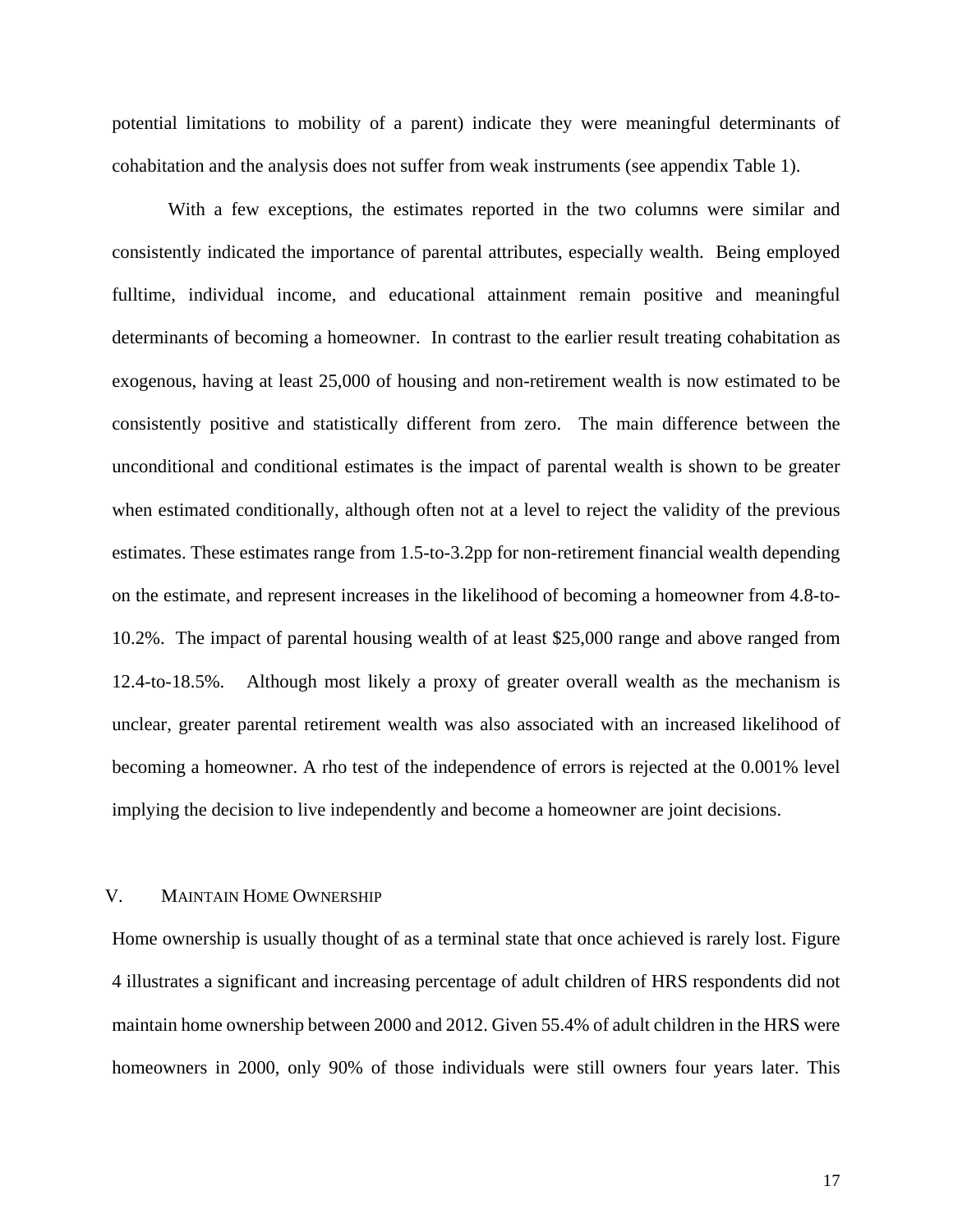homeowner retention rate decreased to 88% between 2004 and 2008, and further to 87% between 2008 and 2012. The homeowner retention rate among those with at least one non-white parent, as represented in the last column in each series, decreased from 82% between 2000 and 2004 to 76% between 2008 and 2012.

The decision to maintain home ownership is dependent on previously living independently and being an owner. We treat prior home ownership status as exogenous and limit our sample in the HRS and PSID to adult children that were living independently and were homeowners four years earlier. This resulted in 18,527 observations of 11,731 unique individuals in the HRS and 1,387 observations of 891 unique individuals in the PSID. The third and fourth columns of Table 1 illustrate descriptive statistics of the sample. In general terms, adult children who were homeowners four years prior were older, had a higher income, and more likely to be a college graduate and married than those previously renters. Prior homeowners were also more likely than renters to have a home owning parent and their parents on average had significantly higher wealth. The main difference between the PSID and HRS sample is that while PSID homeowners were more likely to be employed and have an income above \$70,000, the average retirement and nonretirement wealth of parents in the PSID was also significantly higher than reported in the HRS. Panel B of Figure 2 illustrates the distribution of each type of parental wealth for prior homeowners. Parents of homeowners were relatively wealthier than renters with more than 65% having at least \$75,000 of housing equity and almost 45% having \$75,000 of retirement wealth. The percentage of parents with no non-retirement financial wealth also decreased, but remained sizable at 18%.

Table 4 reports the marginal effects of maintaining homeownership in the two samples. Statistical significance of the estimates based on clustered standard errors at the unique child level

18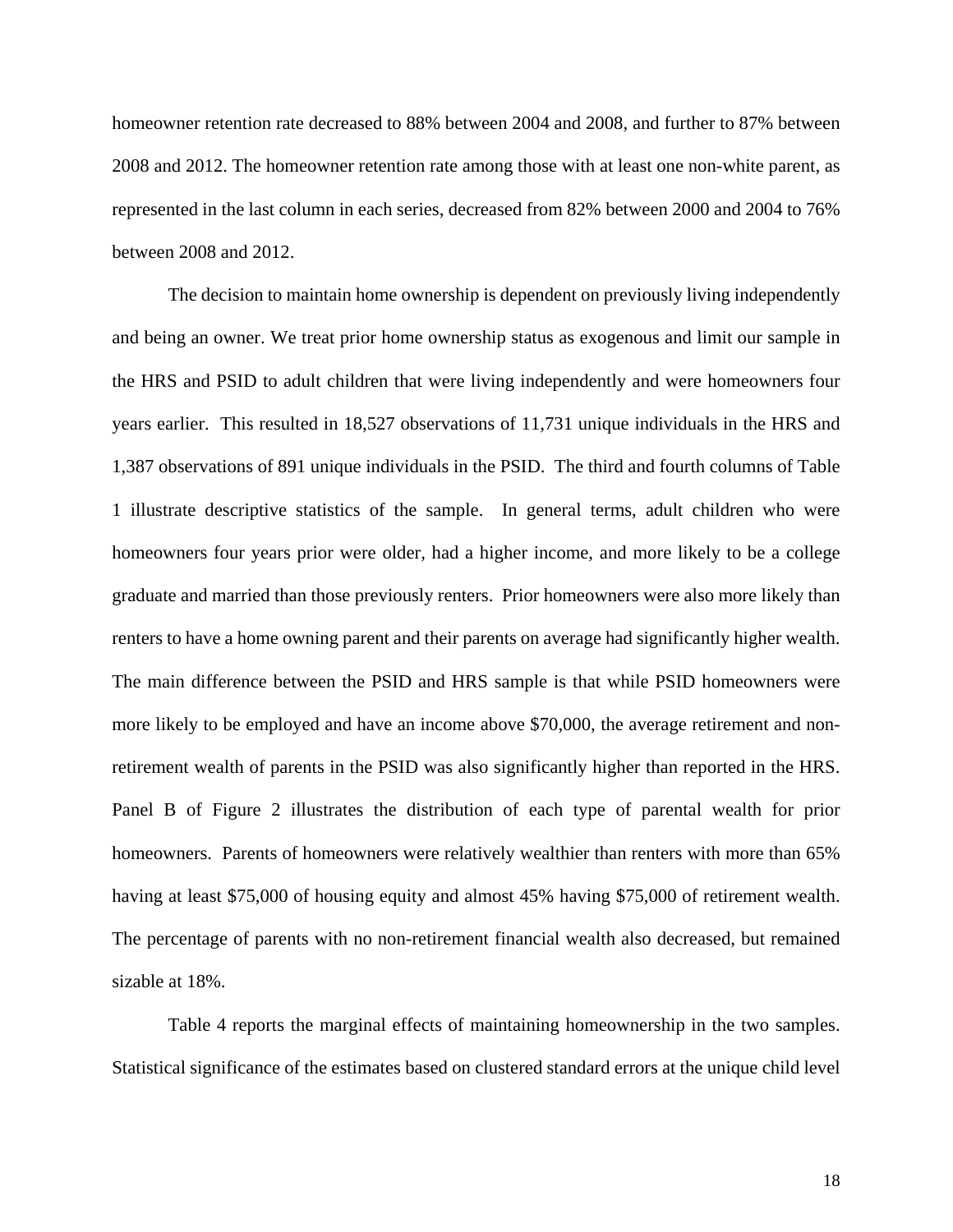is indicated by asterisks. Individual income and education remain important determinants of maintaining ownership in the HRS sample, although being female and the presence of children no longer have a meaningful difference. Having at least one Black or Hispanic parent, reduced the likelihood of maintaining home ownership in the HRS by 5.6pp and 1.9pp, respectively. With the exception of race, other parental demographics also had no discernible impact on maintaining ownership. Relative to the period from 2000 to 2004, time period fixed effects indicate a 3.5pp decrease in maintaining ownership between 2004 and 2008, and a sizeable 5.5 pp relative decrease between 2008 and 2012.

Focusing on parental wealth in the HRS sample, having a parent with between \$0 and \$25,000 of non-retirement financial wealth was estimated to be positive (1.1pp) and statistically significant. Higher levels of parental retirement wealth had no discernible effect on maintaining ownership until it reached greater than \$75,000, when the effect was again positive (3.1pp) and significant. Similarly, parental housing wealth of at least \$50,000 was also estimated to be positive (3.3pp and 4.0pp) and significant. Consistent with retirement wealth being less liquid to transfer or borrow against, there is no estimated effect of retirement wealth on maintenance of home ownership. A F-test of the joint significance of parental attributes using the HRS indicates they should be included in the model at the 0.001% level.

The second and third column of Table 4 report estimates obtained using the PSID sample, where the third column also includes individual wealth measures not available in the HRS. An important caveat of these results is the PSID sample is much smaller than available in HRS (i.e., only 7.5%) and the estimates therefore less precise in comparison. The point estimates were often still similar in the two samples, although often not statistically distinguishable from zero using the PSID. The only individual attributes estimated to be statistically meaningful in remaining a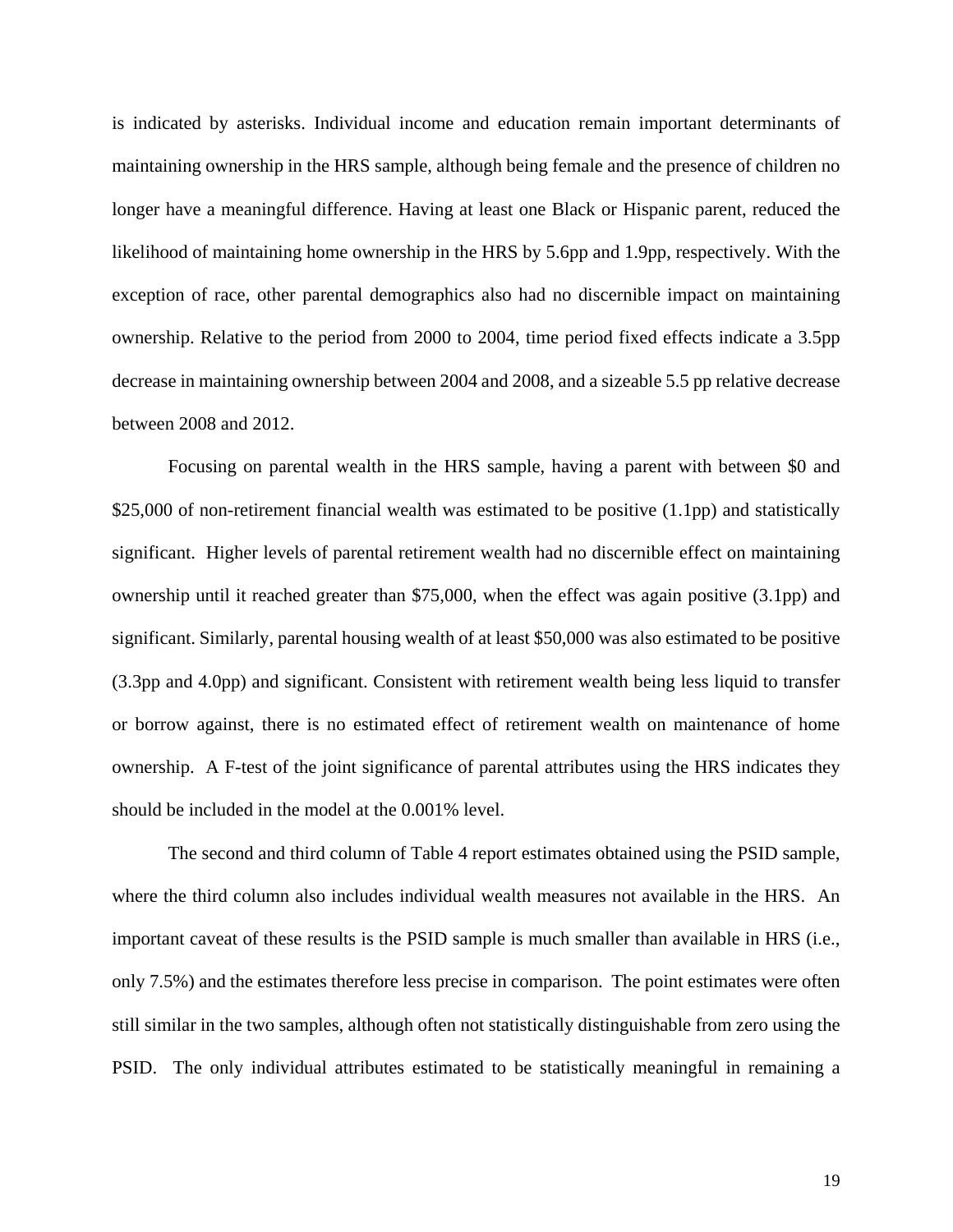homeowner using the PSID was being married (11.8pp) and having at least one black parent (-6.6pp). The point estimates of parental housing and non-retirement financial wealth are almost identical and often larger to that using the HRS, although only having a parent with between \$0 and up to \$25,000 was estimated to be statistically significant when individual wealth attributes were excluded. Also similar to the HRS, adult children were significantly less likely to maintain home ownership between 2005 and 2012 than the initial period.

#### VI. DECOMPOSITION OF HOME OWNERSHIP GAPS

A significant body of research has attempted to explain persistent gaps in ownership rates between white and non-white households (see Haurin, Herbert, and Rosenthal 2007 for a review). The predominant approach to measure how external factors affects the racial gap in home ownership is to conduct a Blinder-Oaxaca decomposition (Blinder, 1973; Oaxaca, 1973). The intuition behind this procedure is to separate mean differences between groups to quantify the portion of the gap due to observable difference in attributes (i.e., the endowment effect). It has recently been applied to decompose racial gaps in home ownership rates by Carrillo and Yezer (2009), and Coulson and Dalton (2010). The majority of this research has focused on home ownership levels, with only a few studies decomposing endowment effects associated with becoming a homeowner using the decomposition method and to our knowledge no studies decomposing factors associated with maintaining home ownership.

#### *Becoming a Homeowner*

Figure 3 illustrates the raw probability of becoming a homeowner over the previous four years by whether the adult child in the HRS sample has at least one non-white parent. Between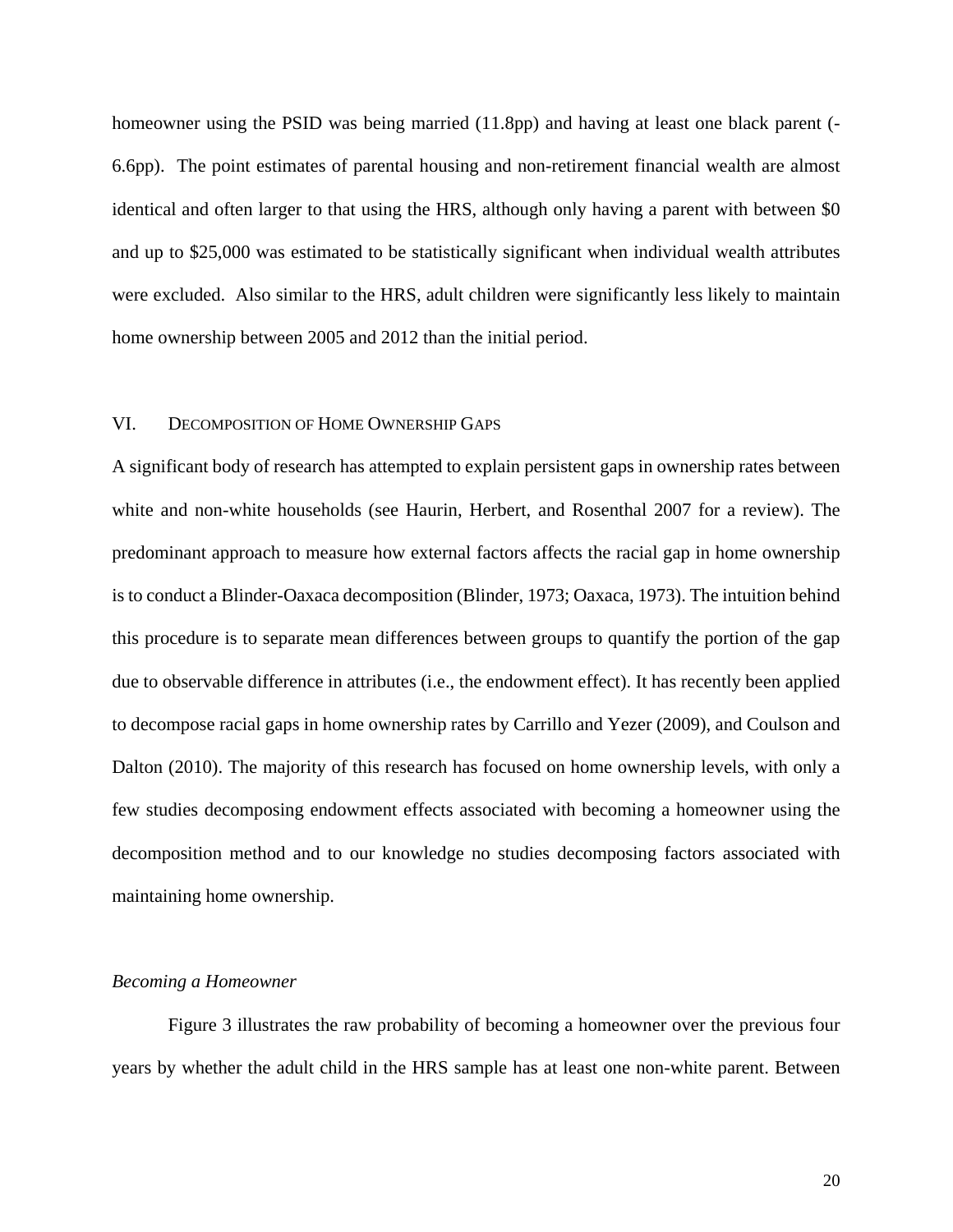2000 and 2004, 37% of adult children with only white parents became homeowners, whereas only 22% of adult children with at least one non-white parent became a homeowner. This 15pp differential in becoming a homeowner based on racial identity remained constant between 2000 and 2008, but decreased to 11pp from 2008 to 2012. Between 2008 and 2012 an estimated 13% of adult children with at least one non-white parent became a homeowner as compared to 19% of those with only white parents.

Table 5 indicates lagged differences in individual and parental attributes based on having only white parents as compared to having at least one black or Hispanic parent. The first and fourth columns of estimates are the average attributes associated for individuals with no parents who identify as Black or Hispanic, stratified by their prior home ownership status. The second and fifth columns represent average attributes for those with at least one Black or Hispanic parent, while the third and sixth columns represent differences, respectively. Asterisks on those differences represent the statistical significance of the differences based on clustered standard errors.

Statistical and often economically meaningful differences between the two groups occurred in individual and parental attributes shown to be important determinants of becoming a homeowner earlier in the analysis. Individuals with no black or Hispanic parents were more likely to be employed full-time (6.9pp), be a college graduate (11.8pp), and have married parents (17.8pp). They were also more likely to have parents with significantly more wealth, with average differences of \$90,022 in housing wealth, \$135,116 in retirement wealth, and \$161,171 in nonretirement financial wealth. Panel A of Figure 5 illustrates the distribution of these wealth differences based on having at least one white parent for those at-risk of becoming homeowners. A 27pp gap existed in having a parent with at least \$75,000 of housing wealth, a 24pp gap in having at least \$75,000 of retirement wealth, and 23pp gap in having at least \$75,000 of non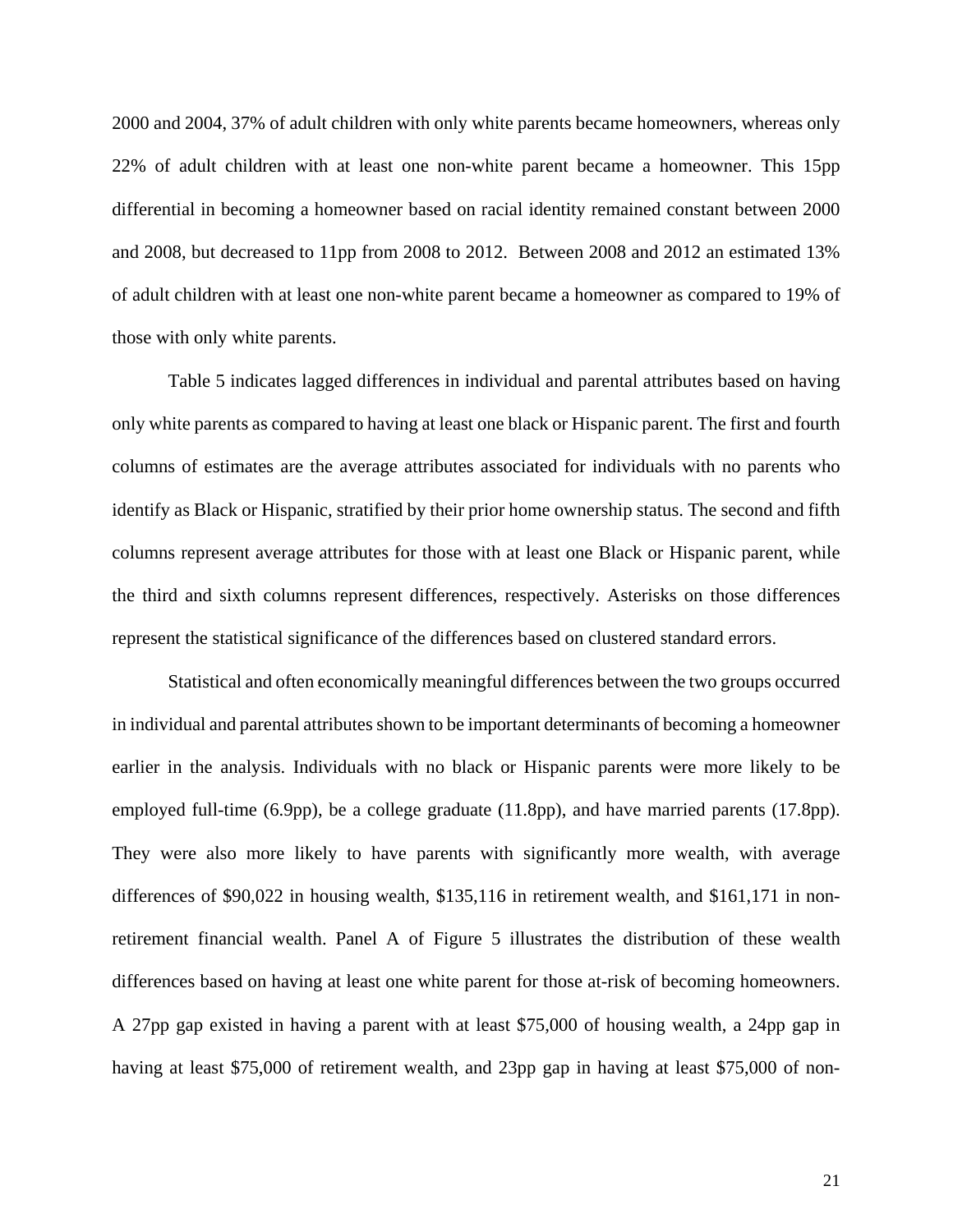retirement financial wealth. An astonishingly 52% of renters with at least one non-white parent had parents with no non-retirement financial wealth and only 5% had more than \$75,000.

The first two columns of estimates reported in Table 5 indicate the share of the gap in becoming a homeowner explained by endowment effects in the HRS sample. The first column corresponds to the decomposition when treating prior household formation as exogenous as reported in Table 2, while the estimates in the second column relax the independence assumption using a bivariate probit estimator. The average gap in becoming a homeowner over the sample period was estimated 15.4pp when treating household formation as exogenous, and 15.9pp when relaxing the assumption.

The differences in observable attributes, or endowments, were estimated to explain 57.1% and 55.4% of the gap, respectively. Figure 5 illustrates the explainable share of the gap by type of attribute. Average differences in individual demographics including age, gender, marital status, and year fixed effects explained 6.3% of the gap estimated using the bivariate probit estimator. Differences in full-time employment and individual income explained 16.4% of the gap, and individual educational attainment 11.9%. Given the effect of parental education on becoming a homeowner holding other attributes constant was negative, the higher educational attainment of white parents actually caused parental demographics (education, marital status, age, and home ownership) to explain a negative share of the gap. Differences in parental wealth were estimated to explain the largest share of the gap at 23.9%.

#### *Maintain Home Ownership*

The white/non-white gap in maintaining home ownership increased between 2000 and 2012. Whereas 91% of homeowners in the HRS sample with only white parents maintained home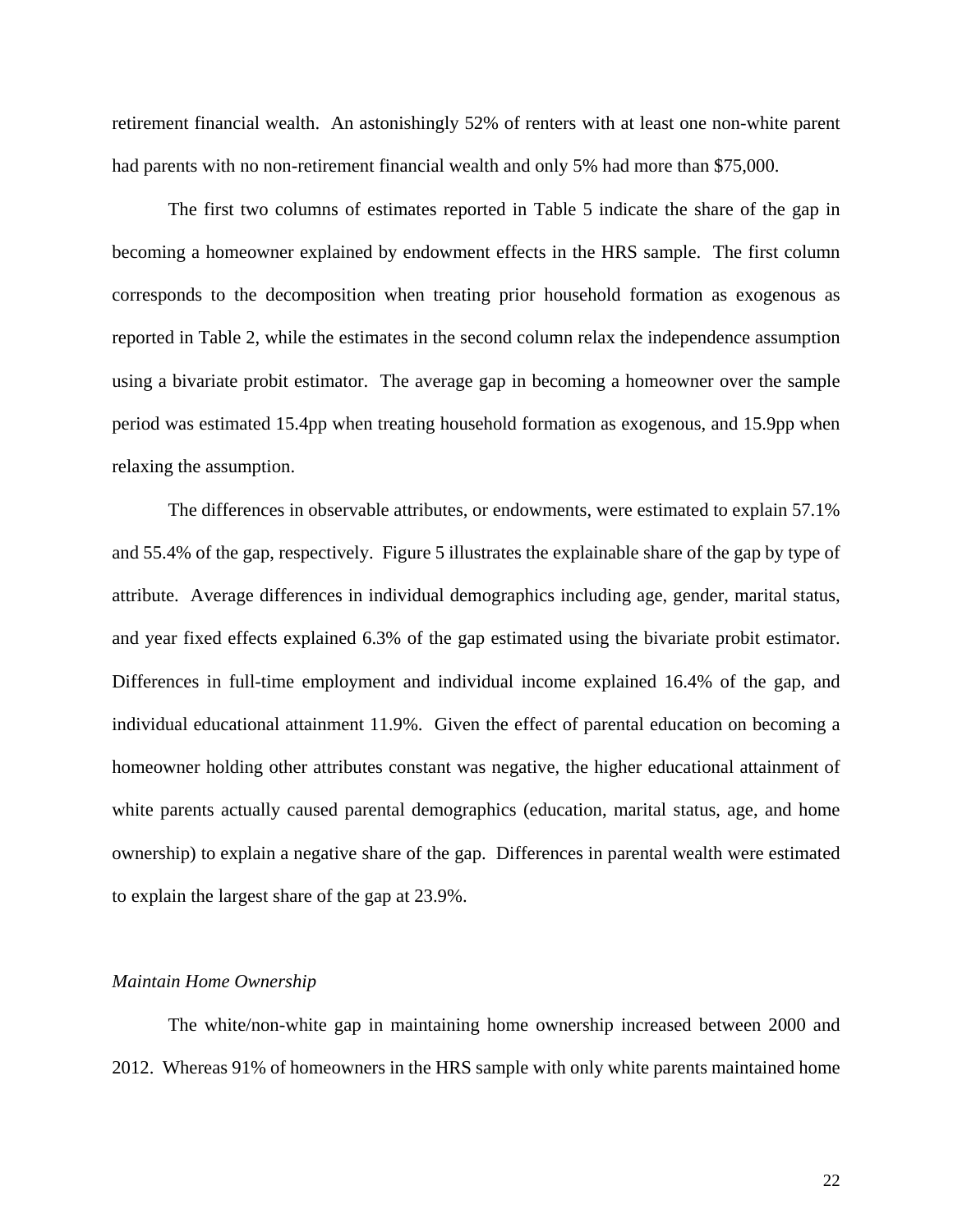ownership between 2000 and 2004, only 82% of those with at least one non-white parent successfully maintained it. This estimated racial gap of 9.1pp increased to 12.1pp between 2008 and 2012, with only 76% of homeowners in 2008 with at least one non-white parent remaining a homeowner in 2012 as compared to 89% of those with only white parents.

Substantial differences in attributes of homeowners based on the racial identity of their parents were also estimated to occur. The last column of Table 5 reports these differences, and illustrate some differences were less than when strictly comparing renters. Homeowners with only white parents were still more likely to be college graduates (8.1pp), have an income of at least \$70,000 per year (11.6pp), and to be married (11.8pp). Homeowners with at least one non-white parent were, however, more likely to be employed full-time (5.4pp) and have the presence of children within their households (5.2pp). Differences in parental homeownership status were still large (8.3p), although smaller than that of renters (20.2pp). Average differences in parental wealth across race were larger conditional on home ownership status. Panel B of Figure 5 illustrates that whereas 40% of white parents have at least \$75,000 of non-retirement financial wealth, less than 10% of non-white parents have similar wealth. Over 43% of non-white parents of homeowners had at least \$75,000 in housing wealth as compared to 68% of those with only white parents.

Average differences in the above attributes, or endowments, were reported in Table 5 to explain 58.5% of the racial gap in maintaining home ownership in the HRS. Conditional upon being a homeowner four years prior, there was a 10.2pp gap in maintaining homeownership over the sample period based on having at least one non-white parent. The explainable share of the gap by each category of endowment is illustrate in the last column of Figure 6. Average differences in parental wealth explained the greatest share (29.9%) of that gap, followed by individual income (11.1%), individual demographics (8.2%), and individual education (6.2%). Whereas differences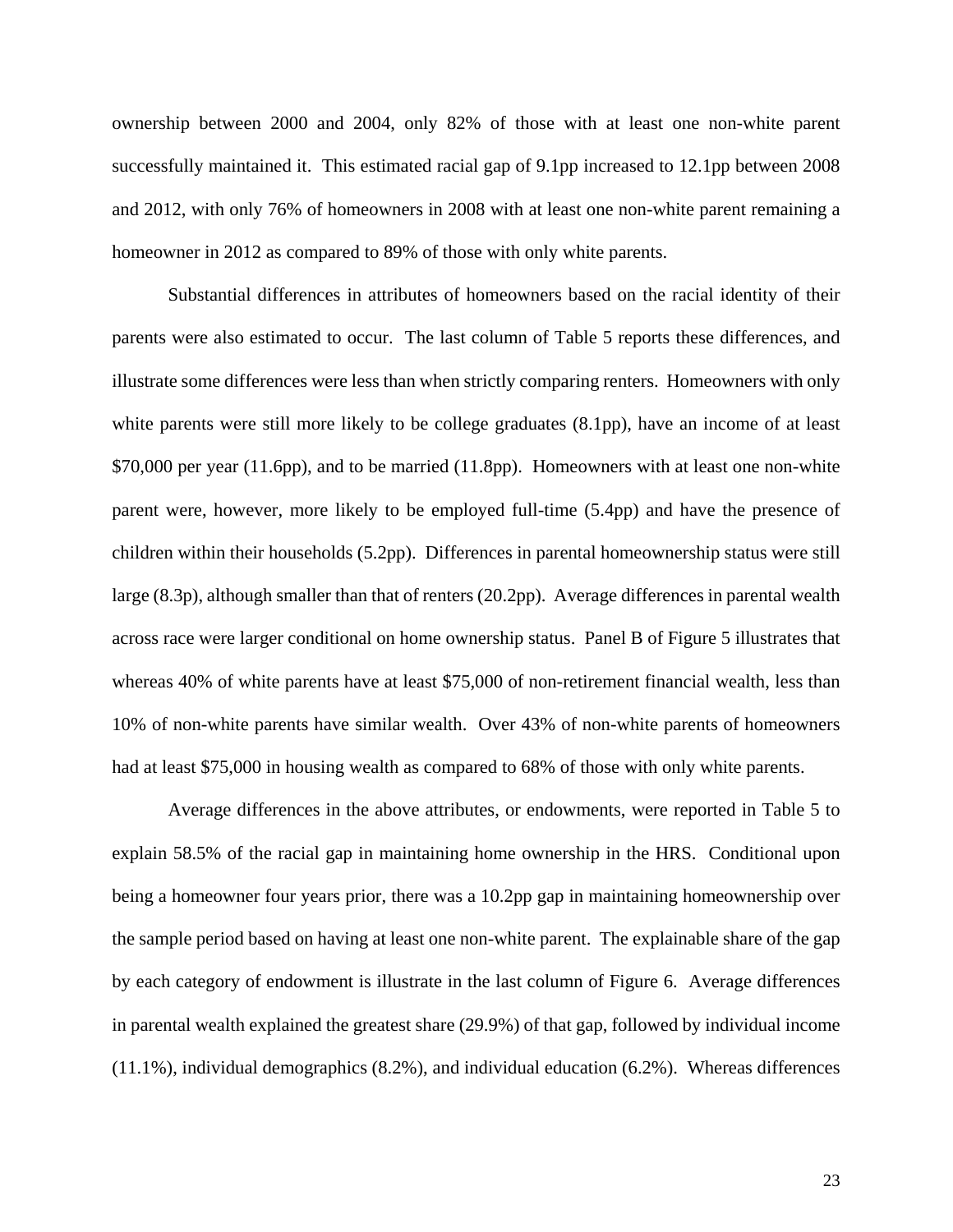in parental education had virtually no explanatory power of the gap in becoming a homeowner, it was estimated to explain 3.2% of the gap in maintaining home ownership.

#### VII. CONCLUSION

In this paper, we have shown the importance of parental attributes on the ability of the adult children of HRS and PSID respondents to attain and then maintain home ownership. Previous research has primarily used cross-sectional data to explain the large and persistent gap in aggregate home-ownership rates between racial groups, where parental attributes, and especially wealth, are often omitted determinants. A limited number of earlier longitudinal studies have provided evidence of the importance of parental demographics on attaining home ownership, but have either required stronger identification assumptions, or omitted parental wealth. While the PSID has been the predominant data source to look at such questions, we also find that the HRS offers some distinct advantages over the PSID through its larger sample and ability to relax previously imposed assumptions regarding cohabitation of children and parents. It is nonetheless reassuring that many of the key results are consistent between the two data sources.

Using the constructed matched panel, we make three unique contributions to the literature. First, we illustrate the importance of parental attributes, especially their wealth, associated with their adult children becoming homeowners between 2000 and 2012. This finding is robust across a range of specifications, including modeling the joint decision of adult children to live independently from their parents and become a homeowner using a bivariate probit estimator with a plausible exclusion restriction.

Our second contribution was to illustrate that the ability to maintain or stay a homeowner is perhaps more fragile than previously thought, especially among minorities. Between 2000 and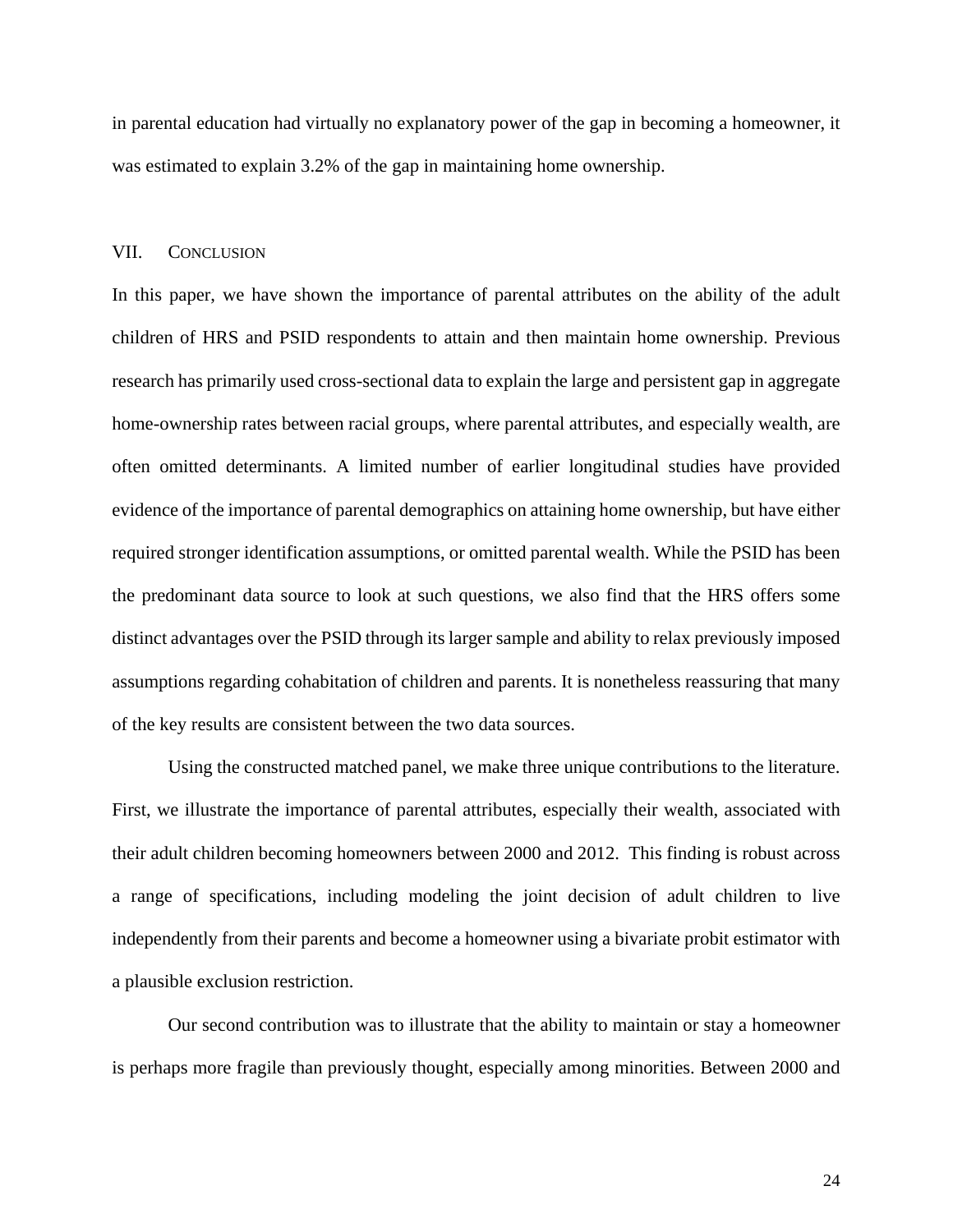2004, 91% of white and 82% of non-white adult children who were initially homeowners maintained that status. Between 2008 and 2012, the rates decreased to 89% and 76% for white and non-white adult children throughout the sample. Similar to having become a homeowner, we find an important role of parental wealth in the ability of their children to maintain home ownership.

Last, we provide evidence that earlier analyses omitting parental attributes have understated the explainable portion of the white/non-white racial gap in home ownership. We separately decompose factors affecting the racial gap in having become a homeowner and maintaining homeownership in the prior four years. Similar to earlier research, we illustrate significant differences occur across racial groups in wealth, especially non-retirement financial wealth. Using the HRS, these endowed differences in parental wealth explain approximately 24% of the racial gap in becoming a homeowner, and 30% of the gap in maintaining it over the next four years. These differences in endowments represent the greatest explainable share of each gap, and suggest it is important for future researchers to account for such differences.

An important caveat of the research is that despite finding a strong explanatory role of parental attributes in describing the racial gap in home ownership rates, it would be incorrect to conclude that race, or even discrimination, does not matter as much as we originally thought. We have instead identified a pathway of how pervasive differences among racial groups affect the ability of their children to attain and then maintain home ownership. Disparities in how minorities currently are or have been treated in the past could directly result in the observed differences in wealth, and lead to even further divergence in home ownership rates in the future without intervention. How best to reduce these disparities remains an open question for future research.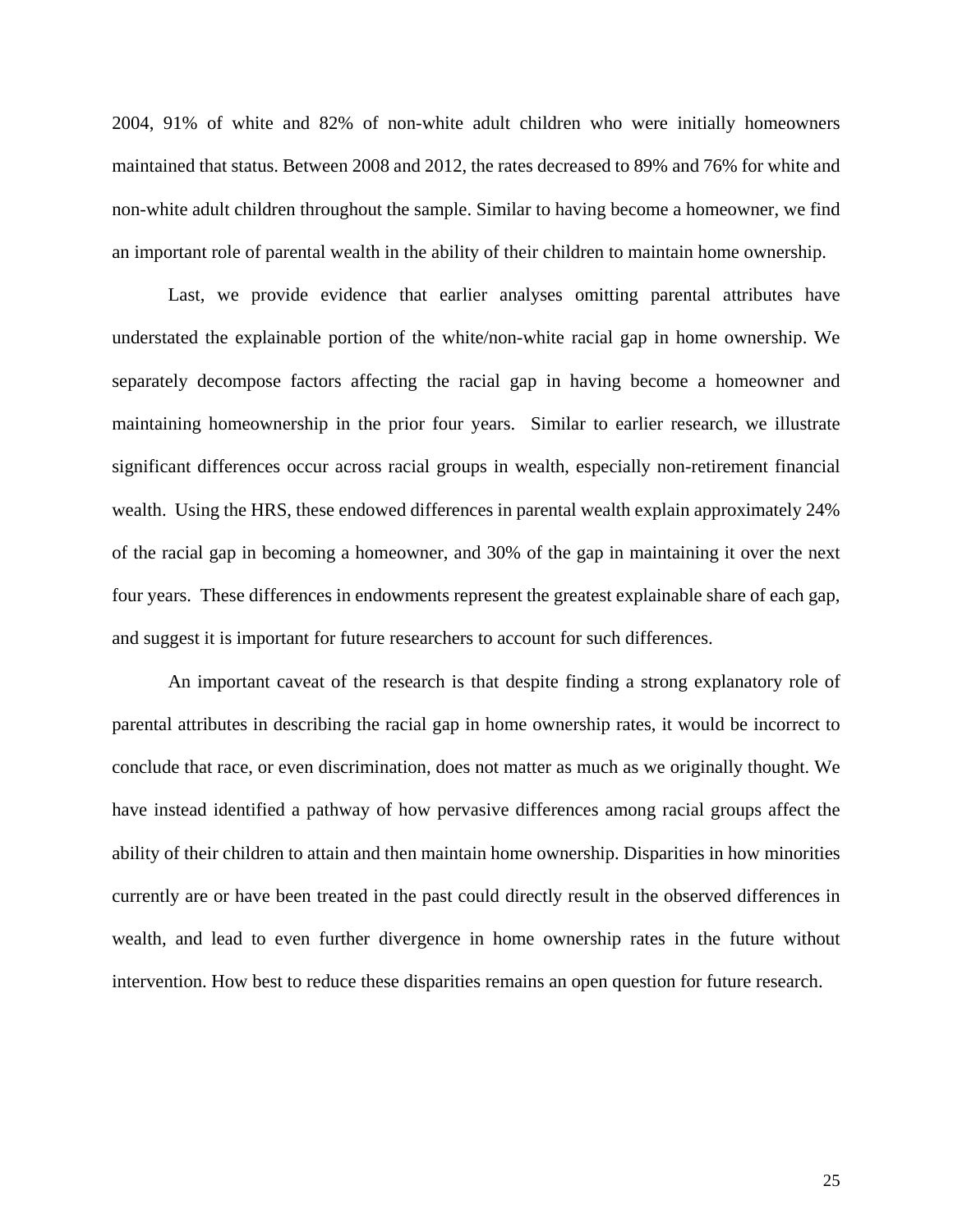**REFERENCES** 

Aaron, D., Harley, D.A., and Mazumder, B., 2019. The effect of 1930s HOLC "redlining" map. Federal Reserve Bank of Chicago Working Paper Series, 2017-12.

Blinder, A. S. 1973. Wage discrimination: Reduced form and structural estimates. *Journal of Human Resources* 8, pp. 436–455.

Boehm, T.P. and Schlottmann, A.M., 1999. Does home ownership by parents have an economic impact on their children? *Journal of Housing Economics*, 8(3), pp. 217-232.

Boehm, T.P, and Schlottman, A.M., 2002. Housing and Wealth Accumulation: Intergenerational Impacts, in *Low-Income Homeownership: Examining the Unexamined Goal*, N.P. Retsinas and E.S Belsky (eds), The Brookings Institution, Washington, DC.

Boehm, T.P. and Schlottmann, A.M., 2004. The dynamics of race, income, and homeownership. *Journal of Urban Economics*, 55(1), pp.113-130.

Carrillo, P. and Yezer, A., 2009. Alternative measures of home ownership gaps across segregated neighborhoods. *Regional Science and Urban Economics*, 39(5), pp.542-552.

Charles, K.K. and Hurst, E., 2002. The transition to home ownership and the black-white wealth gap. *Review of Economics and Statistics*, 84(2), pp.281-297.

Collins, W.J., and Margo, R.A., 2011. "Race and Home Ownership from the End of the Civil War to the Present." *The American Economic Review* 101(3): 355-359.

Coulson, N.E. and Dalton, M., 2010. Temporal and ethnic decompositions of home ownership rates: Synthetic cohorts across five censuses. *Journal of Housing Economics*, 19(3), pp.155-166.

Dawkins, C.J., 2005. Racial gaps in the transition to first-time home ownership: The role of residential location. *Journal of Urban Economics* 58(3), pp. 537-554.

De Nardi, M., 2004. Wealth Inequality and Intergenerational Links. Review of Economic Studies 71 (3), pp. 743-768.

Díaz, A. and Luengo-Prado, M.J., 2008. On the user cost and homeownership. *Review of Economic Dynamics*, 11(3), pp. 584-613.

Dietz, R., Haurin D. 2003. The social and private micro-level consequences of home ownership. *Journal of Urban Economics* 54(3), pp. 401-450.

Duca, J.V. and Rosenthal, S.S., 1994. Borrowing constraints and access to owner-occupied housing. *Regional Science and Urban Economics*, 24(3), pp. 301-322.

Engelhardt, G.V. and Mayer, C.J., 1994. Gifts for home purchase and housing market behavior. New England Economic Review, May

Engelhardt, G.V. and Mayer, C.J., 1998. Intergenerational transfers, borrowing constraints, and saving behavior: Evidence from the housing market. *Journal of Urban Economics*, 44(1), pp. 135- 157.

Engelhardt, G.V., Eriksen, M.D. and Greenhalgh‐Stanley, N., 2016. The Impact of Employment on Parental Coresidence. *Real Estate Economics*, forthcoming.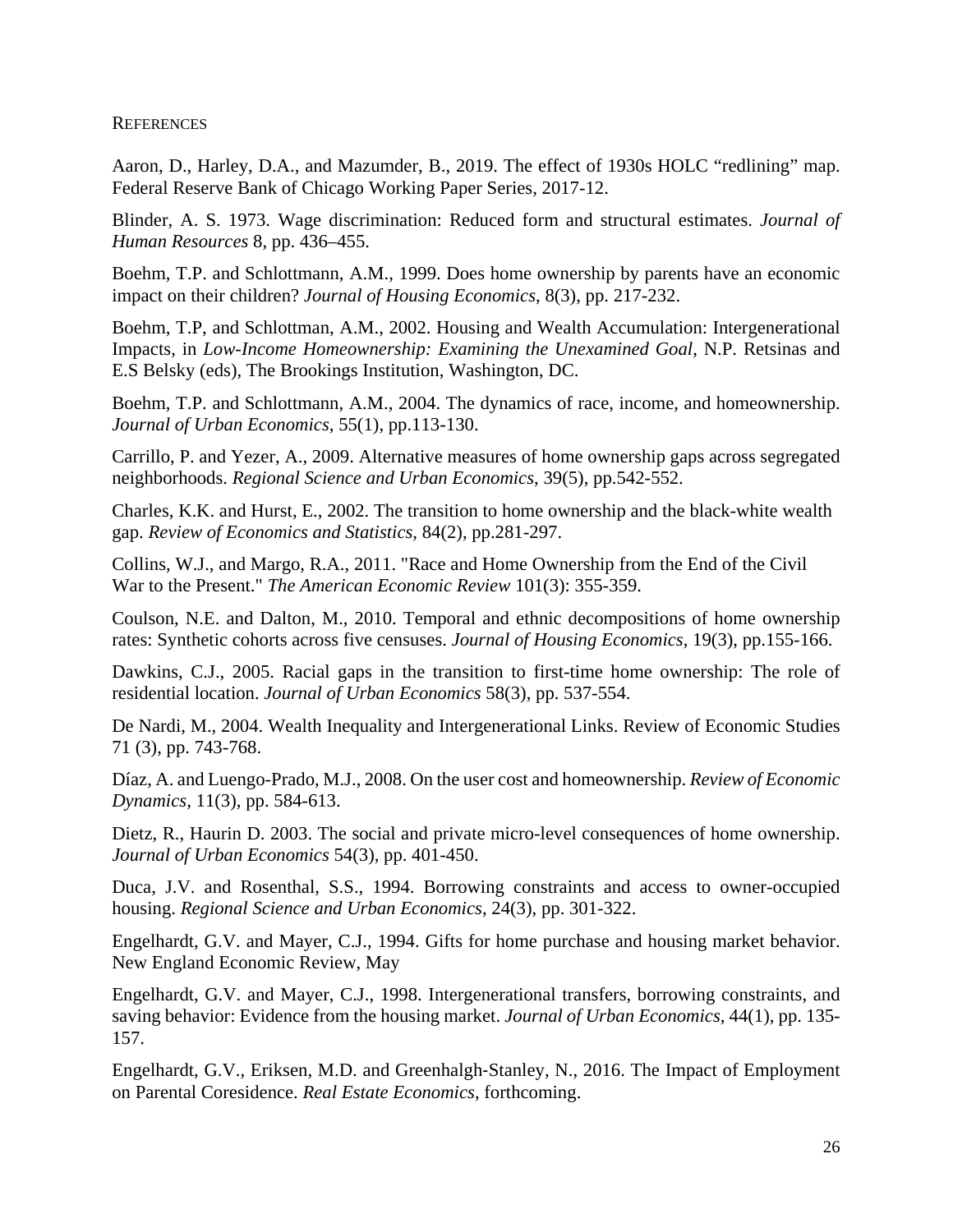Gabriel, S.A., and S.S. Rosenthal. 2005. Home ownership in the 1980s and 1990s: aggregate trends and racial gaps. *Journal of Urban Economics* 57(1), pp. 101-127.

Gabriel, S.A. and Rosenthal, S.S., 2015. The boom, the bust and the future of home ownership. *Real Estate Economics*, 43(2), pp. 334-374.

Goodman, L.S. and Mayer, C.M., 2018. Homeownership and the American Dream. *Journal of Economic Perspectives* 32 (1), pp. 31-58.

Green, R.K. and White, M.J., 1997. Measuring the benefits of homeowning: Effects on children. *Journal of Urban Economics*, 41 (3), pp. 441-461.

Gyourko, J. and Linneman, P., 1996. Analysis of the changing influences on traditional households' ownership patterns. *Journal of Urban Economics*, 39(3), pp.318-341.

Haurin, D.R., Hendershott, P.H. and Wachter, S.M., 1996. *Borrowing constraints and the tenure choice of young households* (No. 5630). National Bureau of Economic Research.

Haurin, D.R., Parcel, T.L. and Haurin, R.J., 2002. Does home ownership affect child outcomes?. *Real Estate Economics*, 30 (4), pp. 635-666.

Haurin, D.R., Herbert C.E., and Rosenthal S.S., 2007. Homeownership gaps among low-income and minority households. Cityscape 9 (2), pp. 5-51.

Haurin, D., and Rosenthal, S. 2007. The influence of household formation on home ownership rates across time and space. *Real Estate Economics* 35 (4), pp. 411-450.

Mian, A., and Sufi, A., 2009. The consequences of mortgage credit expansion. Evidence from the US mortgage default crisis. Th Quarterly Journal of Economics 124 (4), pp. 1449-1496.

Munnell, A.H., Tootell, G.M., Browne, L.E. and McEneaney, J., 1996. Mortgage lending in Boston: Interpreting HMDA data. *The American Economic Review* 86 (1), pp. 25-53.

Neuman, S., and Oaxaca, R.L., 2004. Wage decompositions with selectivity-corrected wage equations: A methodological note. *Journal of Economic Inequality* 2, pp. 3–10.

Oaxaca, R. 1973. Male–female wage differentials in urban labor markets. *International Economic Review* 14, pp. 693–709.

Ortalo-Magne, F. and Rady, S., 2006. Housing market dynamics: On the contribution of income shocks and credit constraints. *The Review of Economic Studies*, 73(2), pp. 459-485.

Öst, C.E., 2012. Parental wealth and first-time home ownership: A cohort study of family background and young adults' housing situation in Sweden. *Urban Studies*, 49(10), pp. 2137-2152.

Paciorek, A.D., 2016. The Long and the Short of Household Formation. *Real Estate Economics*, 44 (1), pp. 7-40.

Rothstein, R., 2017. The Color of Law: A Forgotten History of How our Government Segregated American. W.W. Norton and Company.

Rosen, H.S., 1979. "Housing decisions and the US income tax: An econometric analysis." *Journal of Public Economics* 11 (1), pp. 1-23.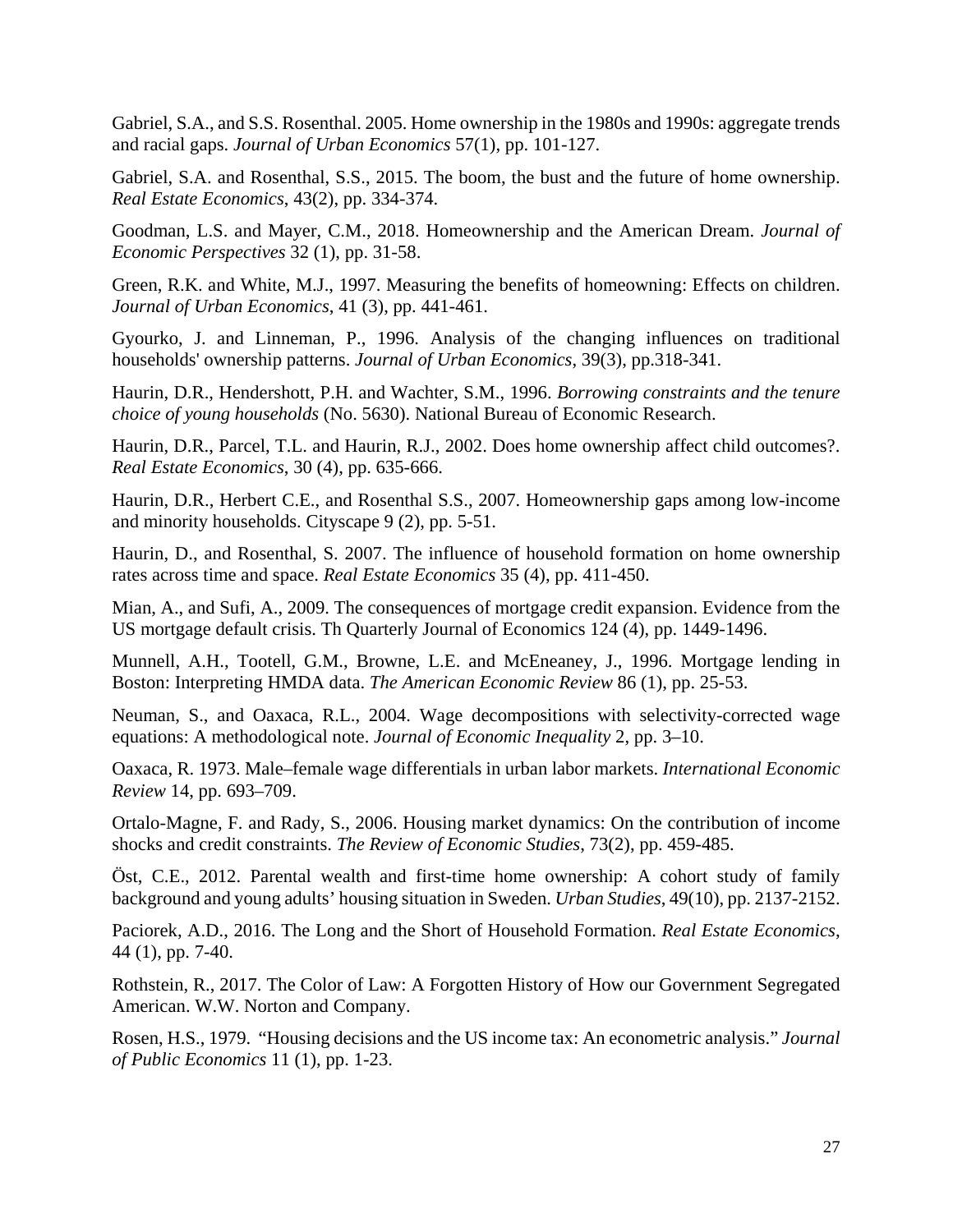Ross, S.L. and Tootell, G.M., 2004. Redlining, the Community Reinvestment Act, and private mortgage insurance. *Journal of Urban Economics*, 55(2), pp.278-297.

Tootell, G.M., 1996. Redlining in Boston: Do mortgage lenders discriminate against neighborhoods?. *The Quarterly Journal of Economics* 111 (4), pp.1049-1079.

Yinger, J., 1998. Evidence on discrimination in consumer markets. *The Journal of Economic Perspectives*, 12(2), pp.23-40.

Zhao, B., Ondrich, J. and Yinger, J., 2006. Why do real estate brokers continue to discriminate? Evidence from the 2000 Housing Discrimination Study. *Journal of Urban Economics*, 59(3), pp.394-419.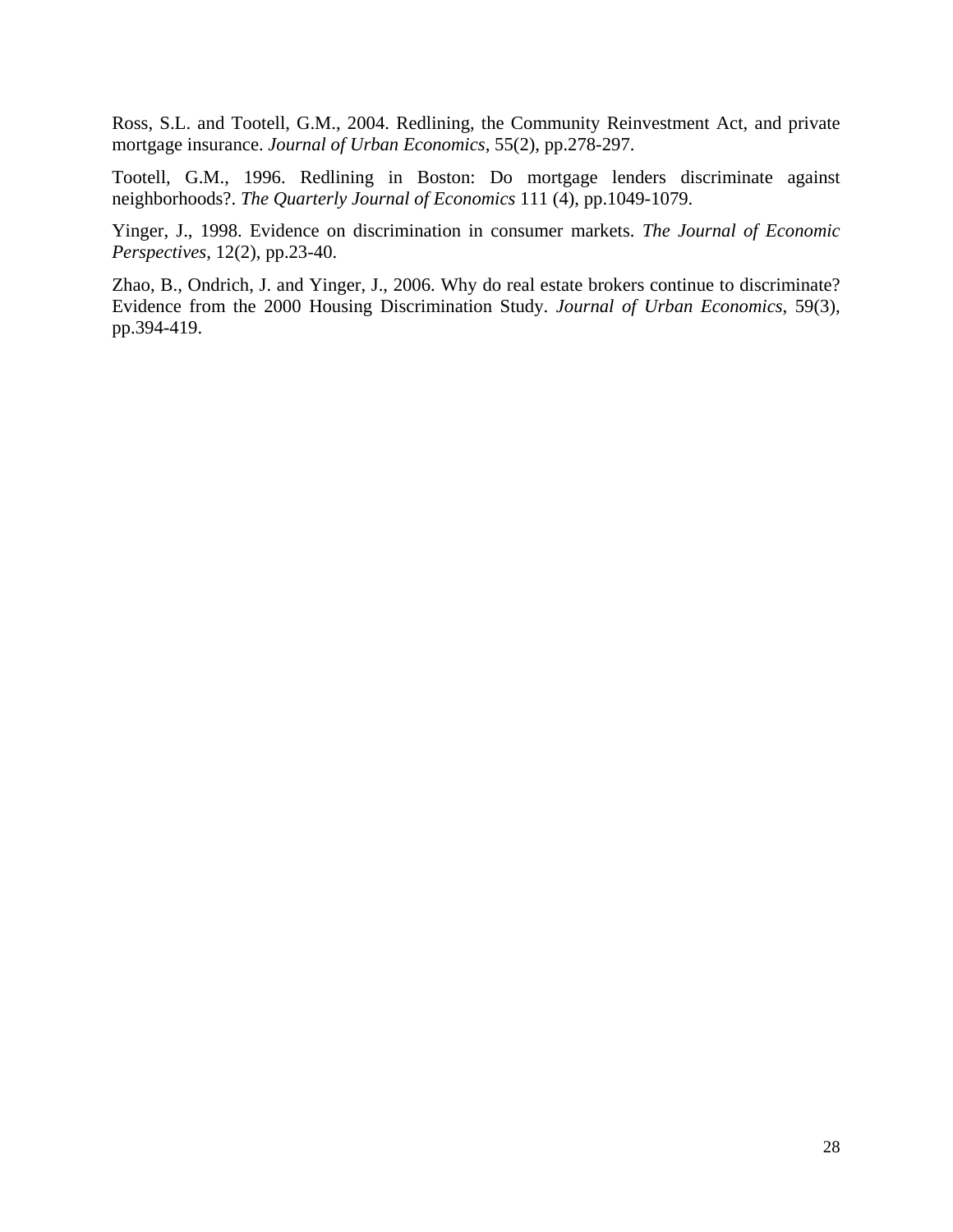## TABLE 1. DESCRIPTIVE STATISTICS OF ADULT CHILDREN BETWEEN THE AGES OF 21 AND 49 OF HEALTH AND RETIREMENT STUDY (HRS) AND PANEL STUDY OF INCOME DYNAMICS (PSID) RESPONDENTS

|                                       | Homeownership Status 4 years Prior |             |            |             |  |
|---------------------------------------|------------------------------------|-------------|------------|-------------|--|
|                                       | N <sub>o</sub>                     |             | Yes        |             |  |
|                                       | <b>HRS</b>                         | <b>PSID</b> | <b>HRS</b> | <b>PSID</b> |  |
| Outcome Variable                      |                                    |             |            |             |  |
| Homeowner                             | 0.314                              | 0.265       | 0.894      | 0.867       |  |
| Lagged Individual Attributes          |                                    |             |            |             |  |
| Age                                   | 34.071                             | 33.376      | 37.890     | 37.790      |  |
| <b>Employed Full-Time</b>             | 0.711                              | 0.812       | 0.808      | 0.935       |  |
| $$10,000 \leq$ Income < \$35,000      | 0.440                              | 0.403       | 0.173      | 0.110       |  |
| $$35,000 \leq$ Income < \$70,000      | 0.257                              | 0.365       | 0.441      | 0.331       |  |
| Income > \$70,000                     | 0.082                              | 0.128       | 0.369      | 0.545       |  |
| Married                               | 0.404                              | 0.489       | 0.843      | 0.773       |  |
| <b>High School Graduate</b>           | 0.343                              | 0.325       | 0.273      | 0.262       |  |
| Some College                          | 0.254                              | 0.315       | 0.258      | 0.296       |  |
| <b>College Graduate</b>               | 0.289                              | 0.276       | 0.430      | 0.423       |  |
| Female                                | 0.479                              | 0.483       | 0.517      | 0.524       |  |
| Any Children                          | 0.536                              | 0.726       | 0.791      | 0.837       |  |
| <b>Retirement Wealth</b>              |                                    | 1.899       |            | 17.796      |  |
| Non-Retirement Financial Wealth       |                                    | 15.786      |            | 118.775     |  |
| At Least 1 Black Parent               | 0.244                              | 0.347       | 0.079      | 0.135       |  |
| At Least 1 Hispanic Parent            | 0.099                              | 0.025       | 0.061      | 0.034       |  |
| Lagged Parental Demographics & Wealth |                                    |             |            |             |  |
| Married                               | 0.624                              | 0.690       | 0.706      | 0.726       |  |
| <b>High School Graduate</b>           | 0.300                              | 0.388       | 0.351      | 0.416       |  |
| Some College                          | 0.250                              | 0.233       | 0.257      | 0.221       |  |
| <b>College Graduate</b>               | 0.251                              | 0.233       | 0.277      | 0.280       |  |
| Age of Oldest Parent                  | 62.692                             | 54.457      | 65.752     | 59.560      |  |
| Homeowner                             | 0.778                              | 0.762       | 0.889      | 0.905       |  |
| Housing Wealth                        | 133.676                            | 99.173      | 184.584    | 152.478     |  |
| <b>Retirement Financial Wealth</b>    | 162.851                            | 41.339      | 280.212    | 83.083      |  |
| Non-Retirement Financial Wealth       | 110.462                            | 297.888     | 193.025    | 445.848     |  |
| <b>Observations</b>                   | 11,031                             | 1,297       | 18,527     | 1,387       |  |
| Unique Children                       | 8,150                              | 942         | 11,731     | 891         |  |

*Notes*: The sample is restricted to adult children living independently from parents between the ages of 21 and 49 in the 2000, 2004, 2008 and 2012 waves of the Health and Retirement Study (HRS) and the 2001, 2005, 2009, and 2013 waves of the Panel Study of Income Dynamics (PSID). Lagged attributes are from four years prior. Wealth measures are in \$1,000s of 2012 dollars adjusted for inflation using the consumer price index of the US Bureau of Labor Statistics.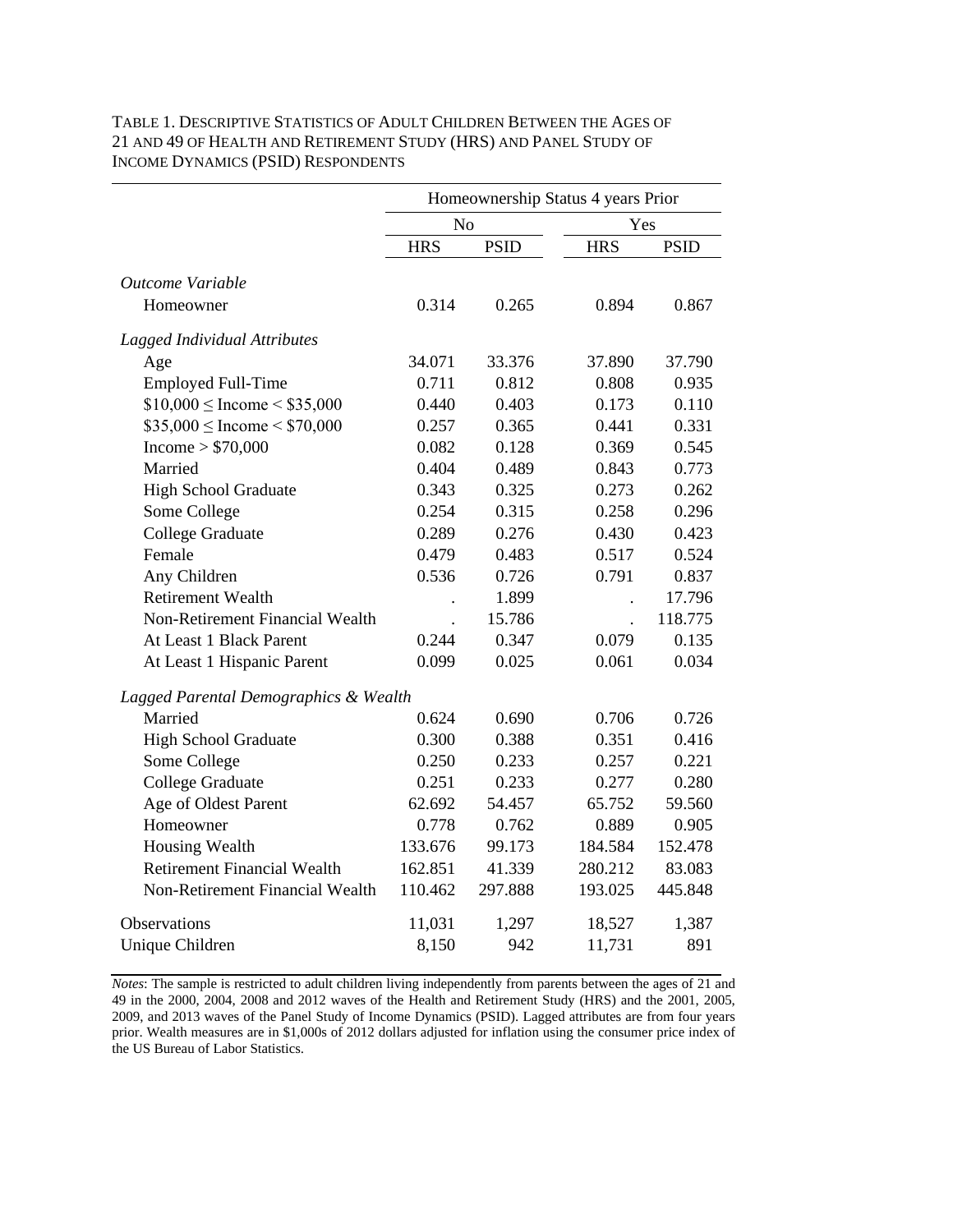|                                                       | <b>HRS</b>  | PSID w/o<br>Individual | PSID w/<br>Individual |
|-------------------------------------------------------|-------------|------------------------|-----------------------|
|                                                       |             | Wealth                 | Wealth                |
| At Least 1 Black Parent                               | $-0.126***$ | $-0.084***$            | $-0.082***$           |
| At Least 1 Hispanic Parent                            | $-0.008$    | $-0.138*$              | $-0.138*$             |
| <b>Employed Full-Time</b>                             | $0.068***$  | 0.003                  | $-0.007$              |
| $$10,000 \leq$ Income < \$35,000                      | $0.084***$  | 0.058                  | 0.058                 |
| $$35,000 \leq$ Income < \$70,000                      | $0.178***$  | $0.105**$              | $0.093*$              |
| Income $\geq$ \$70,000                                | $0.261***$  | $0.118**$              | $0.103*$              |
| Married                                               | $0.105***$  | $0.180***$             | $0.178***$            |
| <b>High School Graduate</b>                           | $0.045***$  | $0.093*$               | $0.095*$              |
| Some College                                          | $0.107***$  | $0.119**$              | $0.129**$             |
| College Graduate                                      | $0.170***$  | $0.205***$             | $0.224***$            |
| Female                                                | $0.029***$  | $-0.018$               | $-0.014$              |
| Any Children                                          | $0.021**$   | $0.052*$               | $0.056*$              |
| $$0 <$ Financial Wealth $\leq$ \$25,000               |             |                        | $0.076***$            |
| $$25,000 <$ Financial Wealth $\leq$ \$50,000          |             |                        | $0.126***$            |
| $$50,000 <$ Financial Wealth $\leq $75,000$           |             |                        | 0.114                 |
| Financial Wealth $\geq$ \$75,000                      |             |                        | 0.064                 |
| $$0 <$ Retirement Wealth $\leq$ \$25,000              |             |                        | $-0.004$              |
| $$25,000 <$ Retirement Wealth $\leq $50,000$          |             |                        | 0.036                 |
| $$50,000 <$ Retirement Wealth $\leq $75,000$          |             |                        | 0.071                 |
| Retirement Wealth $\geq$ \$75,000                     |             |                        | $-0.148$              |
| Parents: Married                                      | $0.018*$    | 0.003                  | 0.001                 |
| Parents: High School Graduate                         | $-0.008$    | 0.052                  | 0.056                 |
| Parents: Some College                                 | $-0.026*$   | 0.063                  | 0.071                 |
| Parents: College Graduate                             | $-0.040**$  | 0.008                  | 0.011                 |
| Parents: Age of Oldest Parent                         | $-0.000$    | 0.002                  | 0.001                 |
| Parents: Homeowner                                    | $-0.010$    | $-0.023$               | $-0.015$              |
| Parents: $$0 <$ Financial Wealth $\leq$ \$25,000      | $-0.002$    | 0.025                  | 0.022                 |
| Parents: $$25,000 <$ Financial Wealth $\leq $50,000$  | $0.030*$    | $-0.025$               | $-0.026$              |
| Parents: $$50,000 <$ Financial Wealth $\leq$ \$75,000 | 0.016       | $0.099**$              | $0.095*$              |
| Parents: Financial Wealth $\geq$ \$75,000             | 0.005       | $0.112***$             | $0.103***$            |
| Parents: $$0$ < Housing Wealth $\leq$ \$25,000        | 0.030       | 0.034                  | 0.031                 |
| Parents: $$25,000 <$ Housing Wealth $\leq $50,000$    | $0.050*$    | 0.007                  | $-0.002$              |
| Parents: $$50,000 <$ Housing Wealth $\leq$ \$75,000   | 0.040       | 0.002                  | $-0.005$              |
| Parents: Housing Wealth $\geq$ \$75,000               | $0.050*$    | $-0.006$               | $-0.017$              |
| Parents: $$0 <$ Retirement Wealth $\leq$ \$25,000     | 0.009       | $-0.01$                | $-0.013$              |
| Parents: $$25,000 <$ Retirement Wealth $\leq $50,000$ | $0.039**$   | 0.043                  | 0.037                 |
| Parents: $$50,000 <$ Retirement Wealth $\leq $75,000$ | $-0.001$    | 0.057                  | 0.061                 |
| Parents: Retirement Wealth > \$75,000                 | 0.028       | $-0.024$               | $-0.025$              |
| Time Period: 2005-2008                                | $-0.073***$ | $-0.072**$             | $-0.067**$            |
| Time Period: 2009-2012                                | $-0.149***$ | $-0.140***$            | $-0.136***$           |
| Observations                                          | 11,031      | 1,297                  | 1,297                 |
| Unique Children                                       | 8,150       | 942                    | 942                   |
| <b>Significance of Parental Attributes</b>            | < 0.001     | 0.141                  | 0.222                 |

TABLE 2. MARGINAL EFFECTS OF LAGGED ATTRIBUTES ON BECOMING A HOMEOWNER OVER THE PRIOR FOUR YEARS IF SAMPLE RESTRICTED TO THOSE ALSO LIVING INDEPENDENTLY

*Notes:* Estimates indicate the marginal effect of selected 4-year lagged attributes of the decision to become a homeowner. The sample is restricted to adult children living independently from their parents between the ages of 21 and 49 who were not homeowners 4-years prior in the Health and Retirement Study (HRS) and Panel Study of Income Dynamics (PSID). Asterisks indicate statistical significance using standard errors clustered at the unique adult child-level are at the following levels: \*\*\* p<0.01, \*\* p<0.05, \* p<0.1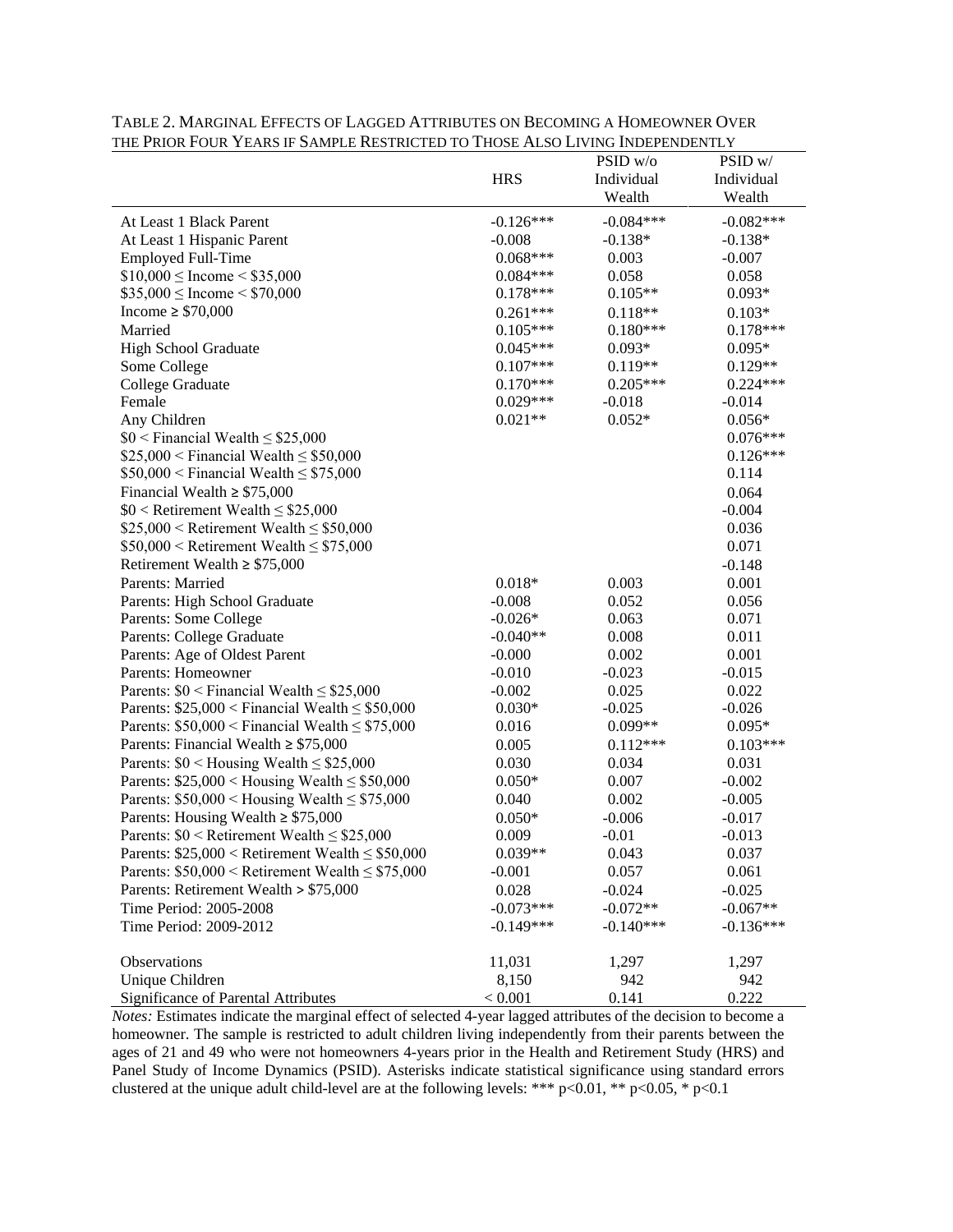TABLE 3. EFFECTS OF LAGGED ATTRIBUTES ON BECOMING A HOMEOWNER OVER THE PRIOR FOUR YEARS IN THE HEALTH AND RETIREMENT STUDY (HRS) INCLUDING THOSE ALSO NOT LIVING INDEPENDENTLY 4 YEAR PRIOR WHERE LAGGED PARENTAL MOBILITY AND HEALTH USED AS INSTRUMENTAL VARIABLES FOR BIVARIATE PROBIT MODEL ESTIMATES

|                                                       | Probit       | <b>Bivariate Probit</b>  |
|-------------------------------------------------------|--------------|--------------------------|
|                                                       | $p(own = 1)$ | $p(own = 1   indep = 1)$ |
| At Least 1 Black Parent                               | $-0.119***$  | $-0.130***$              |
| At Least 1 Hispanic Parent                            | $-0.022*$    | $-0.011$                 |
| <b>Employed Full-Time</b>                             | $0.067***$   | $0.069***$               |
| $$10,000 \leq$ Income < \$35,000                      | $0.082***$   | $0.080***$               |
| $$35,000 \leq$ Income $< $70,000$                     | $0.172***$   | $0.170***$               |
| Income $\geq$ \$70,000                                | $0.253***$   | 0.254***                 |
| Married                                               | $0.093***$   | $0.083***$               |
| <b>High School Graduate</b>                           | $0.028**$    | $0.031**$                |
| Some College                                          | $0.086***$   | $0.096***$               |
| College Graduate                                      | $0.147***$   | $0.155***$               |
| Female                                                | $0.027***$   | $0.029***$               |
| Any Children                                          | $0.023***$   | $0.017*$                 |
| Parents: Married                                      | $0.020***$   | 0.008                    |
| Parents: High School Graduate                         | $-0.016$     | $-0.010$                 |
| Parents: Some College                                 | $-0.035***$  | $-0.034***$              |
| Parents: College Graduate                             | $-0.040***$  | $-0.046***$              |
| Parents: Age of Oldest Parent                         | $-0.001$     | $-0.000$                 |
| Parents: Homeowner                                    | $-0.019$     | $-0.019$                 |
| Parents: $$0 <$ Financial Wealth $\leq$ \$25,000      | 0.004        | 0.002                    |
| Parents: $$25,000 <$ Financial Wealth $\leq$ \$50,000 | $0.027*$     | $0.027*$                 |
| Parents: $$50,000 <$ Financial Wealth $\leq$ \$75,000 | $0.029*$     | $0.032*$                 |
| Parents: Financial Wealth $\geq$ \$75,000             | $0.021*$     | 0.015                    |
| Parents: $$0$ < Housing Wealth $\le$ \$25,000         | 0.028        | 0.030                    |
| Parents: $$25,000 <$ Housing Wealth $\leq $50,000$    | $0.052**$    | $0.058**$                |
| Parents: $$50,000 <$ Housing Wealth $\leq$ \$75,000   | $0.045*$     | $0.051**$                |
| Parents: Housing Wealth $\geq$ \$75,000               | $0.043*$     | $0.052**$                |
| Parents: $$0 <$ Retirement Wealth $\leq$ \$25,000     | 0.009        | 0.007                    |
| Parents: $$25,000 <$ Retirement Wealth $\leq $50,000$ | $0.031**$    | $0.033*$                 |
| Parents: $$50,000 <$ Retirement Wealth $\leq $75,000$ | 0.013        | 0.011                    |
| Parents: Retirement Wealth $\geq$ \$75,000            | $0.035**$    | $0.030*$                 |
| Time Period: 2005-2008                                | $-0.057***$  | $-0.058***$              |
| Time Period: 2009-2012                                | $-0.114***$  | $-0.112***$              |
| Observations                                          | 14,999       | 14,999                   |
| Unique Adult Children                                 | 10,355       | 10,355                   |
| P-Value of X-Test of Independence of Errors           |              | < 0.001                  |
| P-Value of F-Test of Parental Attributes              | < 0.001      | < 0.001                  |

*Notes:* The first column of estimates indicate the average marginal effects of a probit model of becoming a homeowner over the prior 4 years in the 2004, 2008, and 2012 Waves of the Health and Retirement Study (HRS) where the sample is not restricted to only those living independently from their parents. The second column indicate the average effect of becoming a homeowner estimated conditional upon also living independently from their parents using a bivariate probit model where lagged parental health and mobility were assumed to affect the decision to cohabitate, but not ownership directly. Asterisks indicate statistical significance based on standard errors clustered at unique adult child level at the following levels: \*\*\*  $p<0.01$ , \*\*  $p<0.05$ , \*  $p<0.1$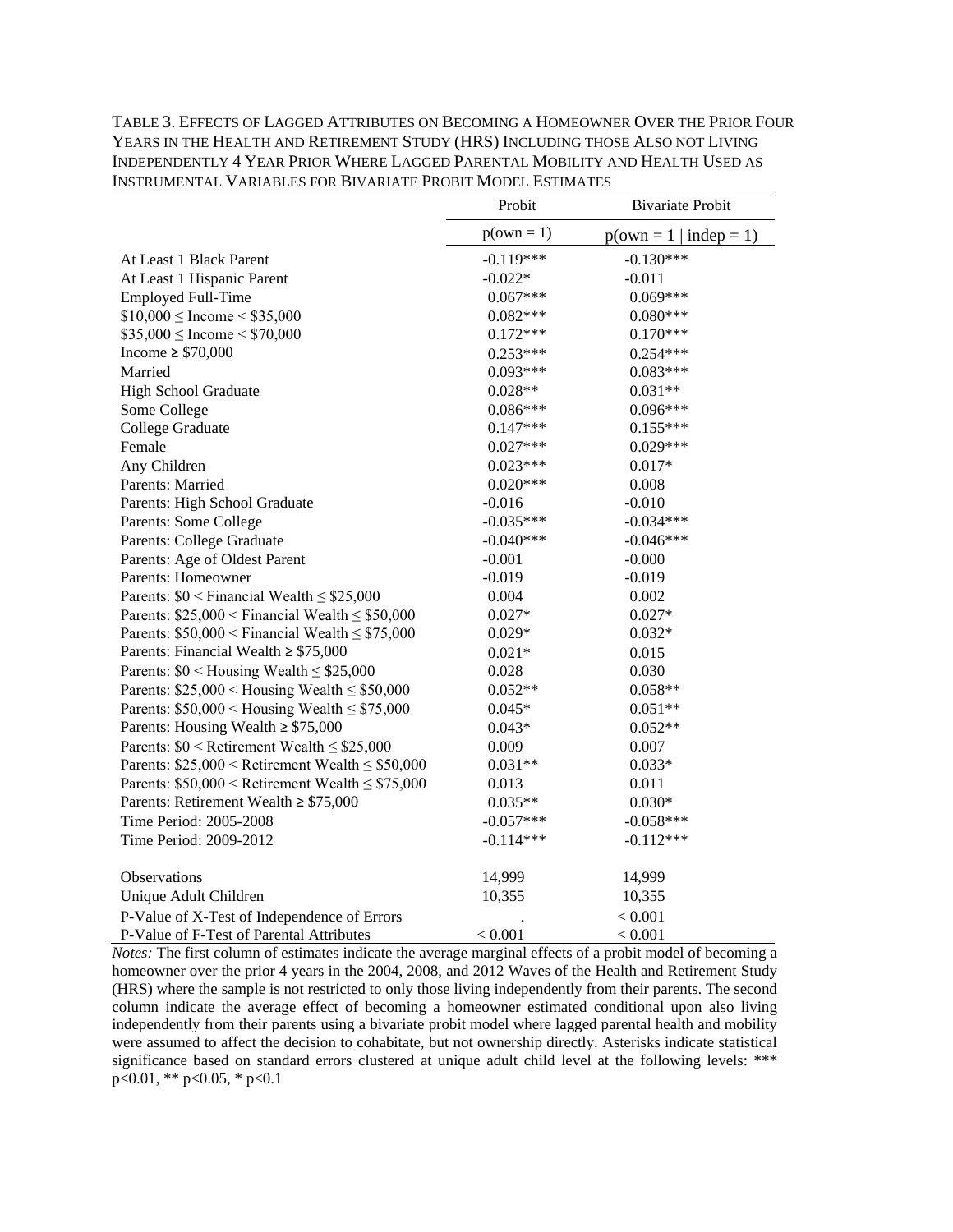| LNON LOON LEANS                                       |             |                   |                   |
|-------------------------------------------------------|-------------|-------------------|-------------------|
|                                                       | <b>HRS</b>  | PSID w/o          | PSID w/           |
|                                                       |             | Individual Wealth | Individual Wealth |
| At Least 1 Black Parent                               | $-0.056***$ | $-0.066***$       | $-0.066***$       |
| At Least 1 Hispanic Parent                            | $-0.019**$  | 0.013             | 0.017             |
| <b>Employed Full-Time</b>                             | 0.009       | 0.017             | 0.02              |
| $$10,000 \leq$ Income < \$35,000                      | $0.051***$  | $-0.056$          | $-0.06$           |
| $$35,000 \leq$ Income $< $70,000$                     | $0.094***$  | $-0.051$          | $-0.061$          |
| Income $\geq$ \$70,000                                | $0.113***$  | $-0.001$          | $-0.015$          |
| Married                                               | $0.043***$  | $0.114***$        | $0.113***$        |
| <b>High School Graduate</b>                           | $0.045***$  | 0.083             | 0.087             |
| Some College                                          | $0.067***$  | $0.113*$          | $0.118**$         |
| College Graduate                                      | $0.101***$  | 0.1               | $0.104*$          |
| Female                                                | 0.007       | 0.009             | 0.008             |
| Any Children                                          | 0.001       | 0.009             | 0.009             |
| $$0 <$ Financial Wealth $\leq$ \$25,000               |             |                   | 0.022             |
| $$25,000 <$ Financial Wealth $\leq $50,000$           |             |                   | $-0.004$          |
| $$50,000 <$ Financial Wealth $\leq $75,000$           |             |                   | $-0.011$          |
| Financial Wealth $\geq$ \$75,000                      |             |                   | 0.057             |
| $$0 <$ Retirement Wealth $\leq$ \$25,000              |             |                   | 0.023             |
| $$25,000 <$ Retirement Wealth $\leq $50,000$          |             |                   | $0.075**$         |
| $$50,000 <$ Retirement Wealth $\leq $75,000$          |             |                   | 0.025             |
| Retirement Wealth $\geq$ \$75,000                     |             |                   | 0.021             |
| Parents: Married                                      | 0.000       | $-0.033$          | $-0.034$          |
| Parents: High School Graduate                         | $0.015*$    | $-0.001$          | $-0.002$          |
| Parents: Some College                                 | 0.004       | 0.025             | 0.025             |
| Parents: College Graduate                             | 0.000       | 0.01              | 0.01              |
| Parents: Age of Oldest Parent                         | 0.000       | 0.001             | 0.001             |
| Parents: Homeowner                                    | $-0.001$    | 0.01              | 0.012             |
| Parents: $$0 <$ Financial Wealth $\leq$ \$25,000      | $0.011*$    | $0.054*$          | 0.05              |
| Parents: $$25,000 <$ Financial Wealth $\leq $50,000$  | 0.016       | 0.046             | 0.039             |
| Parents: $$50,000 <$ Financial Wealth $\leq$ \$75,000 | 0.015       | 0.039             | 0.029             |
| Parents: Financial Wealth $\geq$ \$75,000             | $0.031***$  | 0.033             | 0.027             |
| Parents: $$0$ < Housing Wealth $\leq$ \$25,000        | 0.017       | 0.031             | 0.032             |
| Parents: $$25,000 <$ Housing Wealth $\leq $50,000$    | 0.018       | 0.036             | 0.037             |
| Parents: $$50,000 <$ Housing Wealth $\leq$ \$75,000   | $0.033**$   | 0.043             | 0.045             |
| Parents: Housing Wealth $\geq$ \$75,000               | $0.040***$  | 0.069             | 0.068             |
| Parents: $$0 <$ Retirement Wealth $\leq$ \$25,000     | 0.002       | $-0.024$          | $-0.028$          |
| Parents: $$25,000 <$ Retirement Wealth $\leq $50,000$ | 0.011       | 0.033             | 0.033             |
| Parents: $$50,000 <$ Retirement Wealth $\leq $75,000$ | 0.016       | 0.007             | 0.003             |
| Parents: Retirement Wealth $\geq$ \$75,000            | 0.017       | $-0.033$          | $-0.04$           |
| Time Period: 2005-2008*                               | $-0.035***$ | $-0.048*$         | $-0.049*$         |
| Time Period: 2009-2012*                               | $-0.055***$ | $-0.059**$        | $-0.057**$        |
| Observations                                          | 18,527      | 1,387             | 1,387             |
| Unique Adult Children                                 | 11,731      | 891               | 891               |
| P-Value of F-Test of Parental Attributes              | < 0.001     | 0.519             | 0.472             |

## TABLE 4. MARGINAL EFFECTS OF LAGGED ATTRIBUTES ON MAINTAINING HOMEOWNERSHIP OVER THE PRIOR FOUR YEARS

*Notes:* Estimates indicate the marginal effect of 4-year lagged attributes of maintaining homeownership over the prior 4 years. The sample is restricted to adult children between the ages of 21 and 49 who were homeowners 4-years prior in the Health and Retirement Study (HRS) and Panel Study of Income Dynamics (PSID). Estimates obtained using a probit estimator. Asterisks indicate statistical significance using standard errors clustered at the unique adult child-level are at the following levels: \*\*\* p<0.01, \*\* p<0.05, \* p<0.1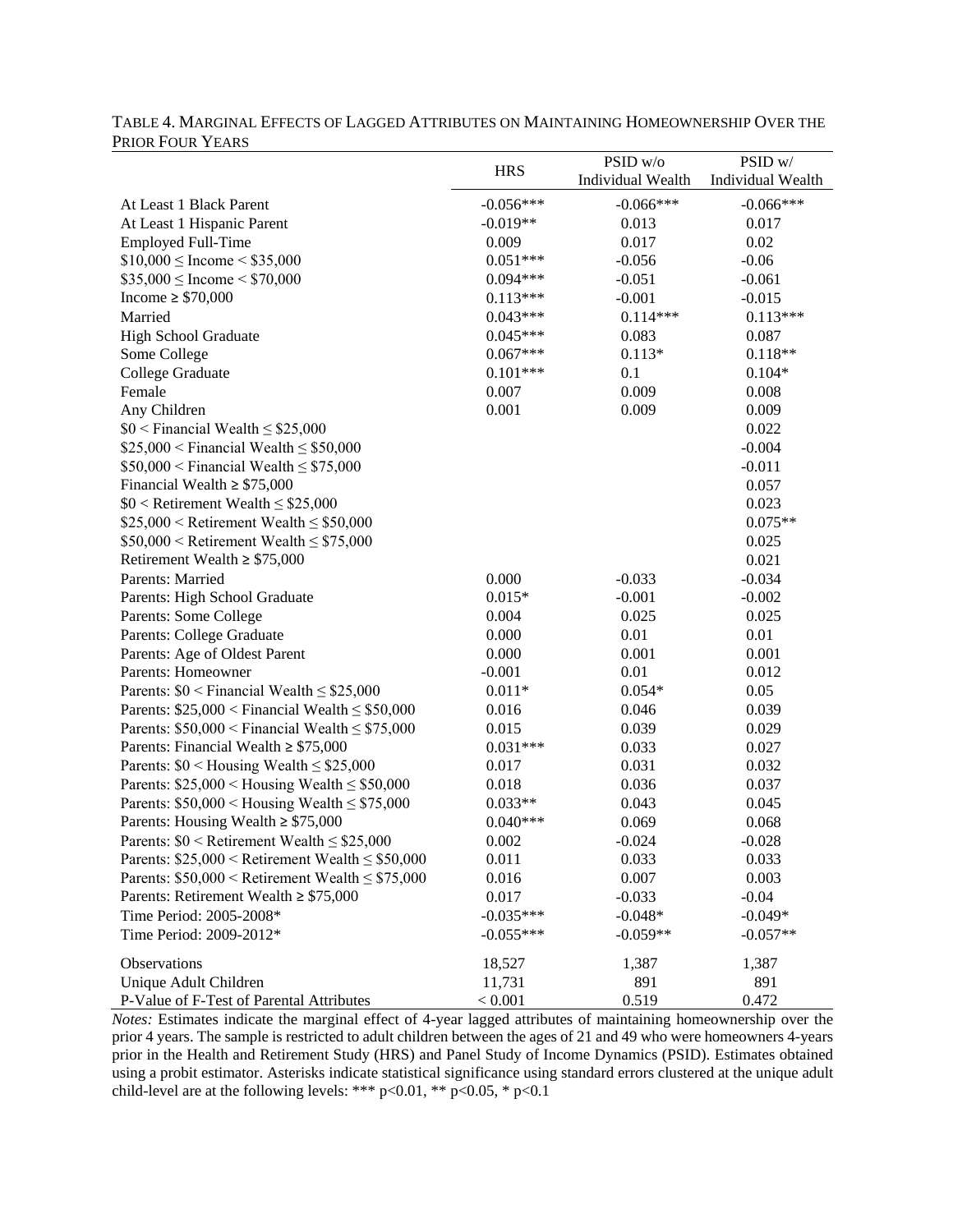|                                          | Was Not a Homeowner 4 years Prior |                                                  | Was a Homeowner 4 years Prior |                          |                                                  |             |
|------------------------------------------|-----------------------------------|--------------------------------------------------|-------------------------------|--------------------------|--------------------------------------------------|-------------|
|                                          | Only<br>White<br>Parents          | At Least 1<br><b>Black or</b><br>Hispanic Parent | Difference                    | Only<br>White<br>Parents | At Least 1<br><b>Black</b> or<br>Hispanic Parent | Difference  |
| Age                                      | 33.646                            | 34.573                                           | $-0.927***$                   | 37.929                   | 37.633                                           | $0.296**$   |
| <b>Employed Full-Time</b>                | 0.711                             | 0.643                                            | $0.069***$                    | 0.800                    | 0.853                                            | $-0.054***$ |
| $$10,000 \leq$ Income < \$35,000         | 0.442                             | 0.427                                            | 0.014                         | 0.158                    | 0.281                                            | $-0.123***$ |
| $$35,000 \leq$ Income $< $70,000$        | 0.262                             | 0.191                                            | $0.071***$                    | 0.445                    | 0.416                                            | $0.028**$   |
| Income $\geq$ \$70,000                   | 0.084                             | 0.052                                            | $0.032***$                    | 0.382                    | 0.267                                            | $0.116***$  |
| Married                                  | 0.380                             | 0.347                                            | $0.034***$                    | 0.851                    | 0.772                                            | $0.079***$  |
| <b>High School Graduate</b>              | 0.333                             | 0.378                                            | $-0.046***$                   | 0.272                    | 0.284                                            | $-0.011$    |
| Some College                             | 0.263                             | 0.253                                            | 0.011                         | 0.255                    | 0.284                                            | $-0.030**$  |
| College Graduate                         | 0.315                             | 0.198                                            | $0.118***$                    | 0.439                    | 0.358                                            | $0.081***$  |
| Female                                   | 0.458                             | 0.508                                            | $-0.050***$                   | 0.511                    | 0.556                                            | $-0.044***$ |
| Presence of Children                     | 0.450                             | 0.634                                            | $-0.184***$                   | 0.782                    | 0.834                                            | $-0.052***$ |
| Parents: Married                         | 0.669                             | 0.491                                            | $0.178***$                    | 0.724                    | 0.573                                            | $0.150***$  |
| Parents: High School Graduate            | 0.319                             | 0.284                                            | $0.035***$                    | 0.362                    | 0.286                                            | $0.076***$  |
| Parents: Some College                    | 0.264                             | 0.220                                            | $0.044***$                    | 0.263                    | 0.222                                            | $0.041***$  |
| Parents: College Graduate                | 0.303                             | 0.117                                            | $0.187***$                    | 0.295                    | 0.158                                            | $0.137***$  |
| Parents: Age of Oldest Parent            | 62.609                            | 63.291                                           | $-0.682***$                   | 65.851                   | 65.318                                           | $0.533***$  |
| Parents: Homeownership Status            | 0.851                             | 0.647                                            | $0.205***$                    | 0.899                    | 0.817                                            | $0.082***$  |
| Parents: Housing Wealth                  | 164.084                           | 74.062                                           | 90.022***                     | 197.313                  | 100.418                                          | 96.896***   |
| Parents: Retirement Financial Wealth     | 147.231                           | 12.116                                           | 135.116***                    | 219.744                  | 26.126                                           | 193.618***  |
| Parents: Non-Retirement Financial Wealth | 211.167                           | 49.997                                           | 161.171***                    | 305.227                  | 119.449                                          | 185.778***  |
| Observations                             | 9,692                             | 5,307                                            | 14,999                        | 15,897                   | 2,630                                            | 18,527      |
| Unique Adult Children                    | 6,726                             | 3,648                                            | 10,374                        | 9,909                    | 1,843                                            | 11,752      |

TABLE 5. AVERAGE DIFFERENCES IN INDIVIDUAL AND PARENTAL ATTRIBUTES OF ADULT CHILDREN BY PREVIOUS HOME OWNERSHIP STATUS IN HRS

*Notes*: This table compares the un-weighted lagged determinants of home ownership based on having at least one non-white, non-Hispanic parent. The first three columns are based on those adult children not previously a homeowner four years prior, and the last three columns are for those previously a homeowner. The third and sixth column show the average difference for each attribute of adult children with only white compared to those with at least 1 non-white parent. The asterisks represent statistical significance of a *t*-test of the difference with standard errors clustered at the unique adult child level at the following significance level: \*\*\*  $p<0.01$ , \*\*  $p<0.05$ , \*  $p<0.1$ .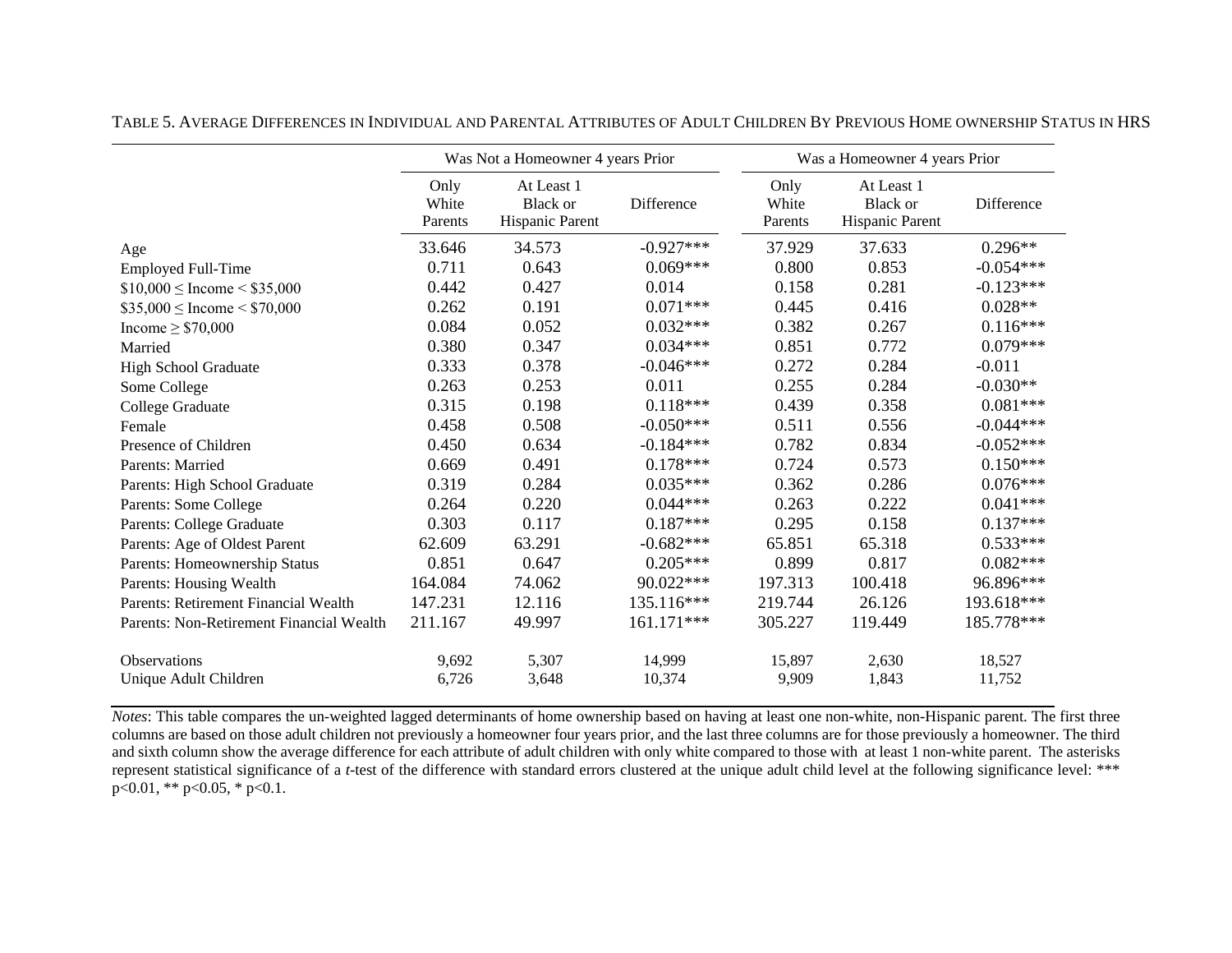|                          | Become a Homeowner  |                             | Maintain<br>Homewownership |  |
|--------------------------|---------------------|-----------------------------|----------------------------|--|
|                          | Probit              | <b>B</b> ivariate<br>Probit | Probit                     |  |
| <b>Difference</b>        | $-0.154$<br>(0.009) | $-0.159$<br>(0.017)         | $-0.102$<br>(0.009)        |  |
| Endowment<br>% Explained | $-0.088$<br>57.14%  | $-0.088$<br>55.35%          | $-0.0597$<br>58.53%        |  |
| <b>Observations</b>      | 12,562              | 12,562                      | 18,527                     |  |

TABLE 5. DECOMPOSITION OF LAGGED DETERMINANTS OF BECOMING A HOMEOWNER AND MAINTAINING HOMEOWNER SHIP OVER THE PRIOR FOUR YEARS

*Notes:* Estimates obtained from a Blinder-Oaxaca decomposition of lagged attributes on adult children between ages of 21 and 49 becoming a homeowner over the prior four years in the Panel Study of Income Dynamics (PSID) and Health and Retirement Study Standard errors clustered at the unique adult child level are reported in parentheses below estimates. The "Endowment Effect" represents the portion of each gap explainable by average differences in listed attributes. Figure 6 illustrates the percentage of the ownership gap explained by average differences by each type of endowment.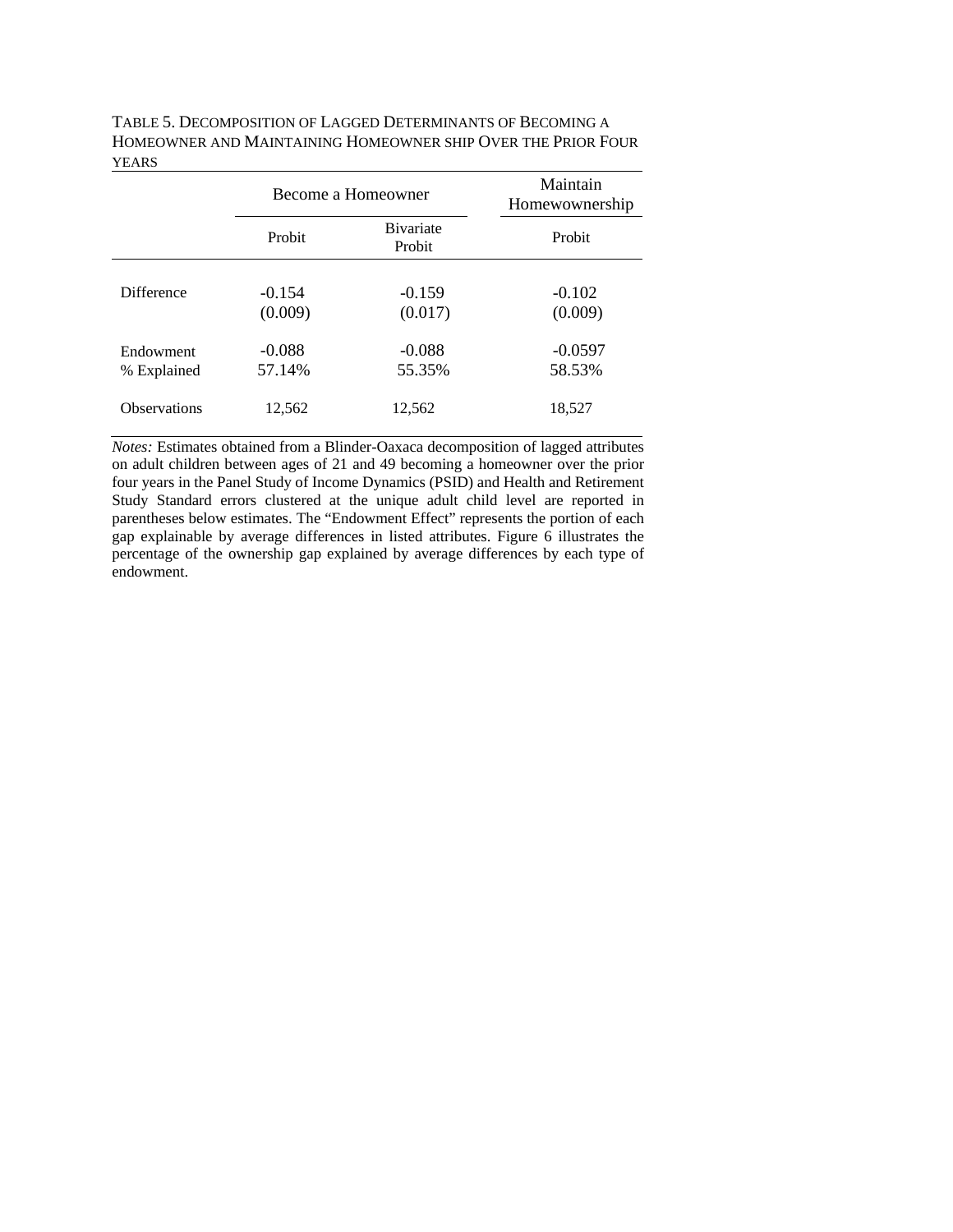

FIGURE 1. HOME OWNERSHIP RATES OF ADULT CHILDREN BETWEEN AGES OF 21 AND 49 OF HEALTH AND RETIREMENT STUDY (HRS) RESPONDENTS

*Notes:* The figure indicates the percent of adult children (between the ages of 21 and 49) to respondents in the 2000, 2004, 2008 and 2012 waves of the Health and Retirement Study (HRS). White is defined as having a non-Hispanic ethnicity.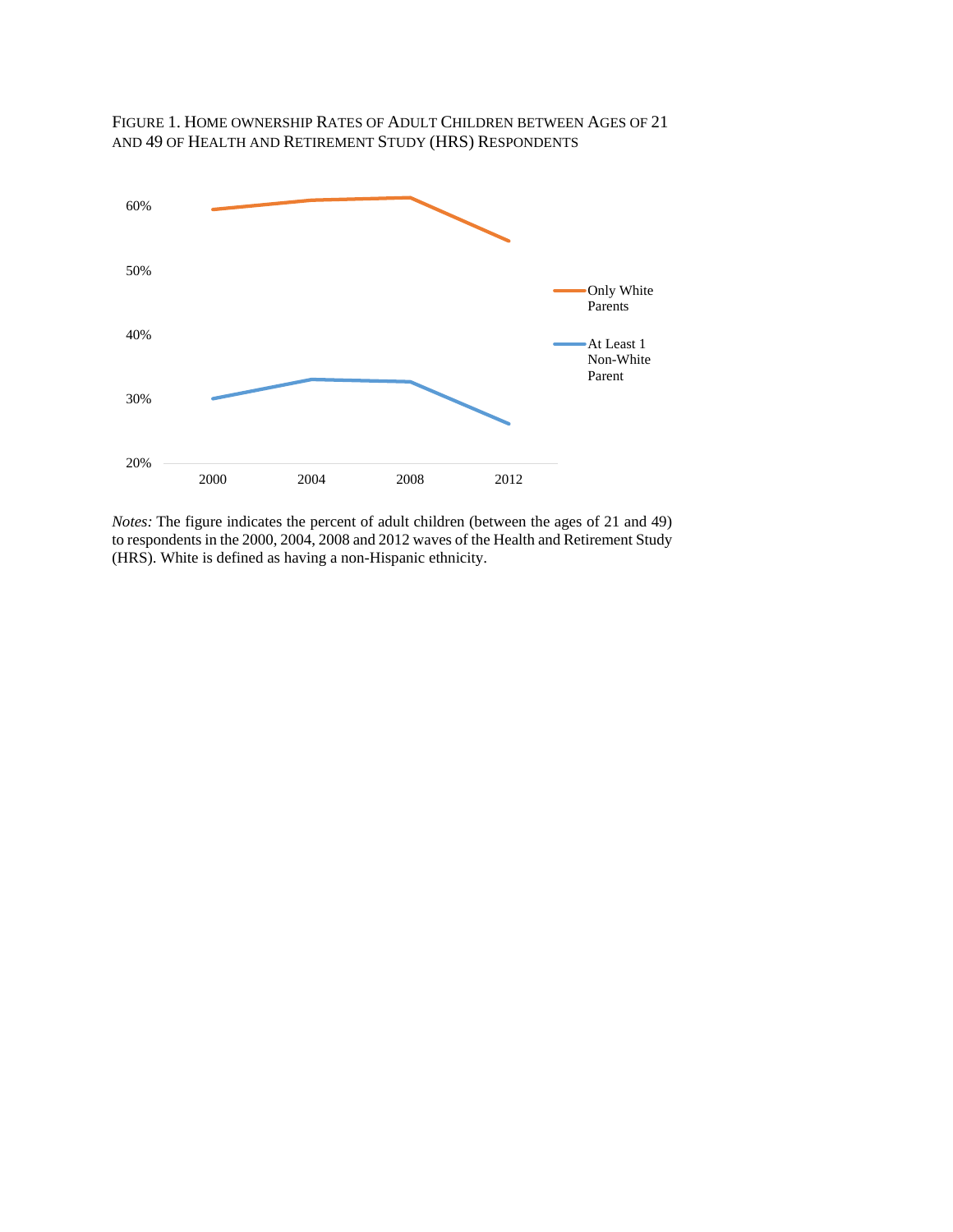

FIGURE 2. DISTRIBUTION OF LAGGED PARENT WEALTH BY PRIOR HOME OWNERSHIP STATUS



Panel B. Adult Child Was a Homeowner Four Years Prior



*Notes*: Each column indicates the percent of adult children (aged 21-49) of respondents to the 2004, 2008 and 2012 waves of the HRS with parental wealth corresponding to each category four years prior.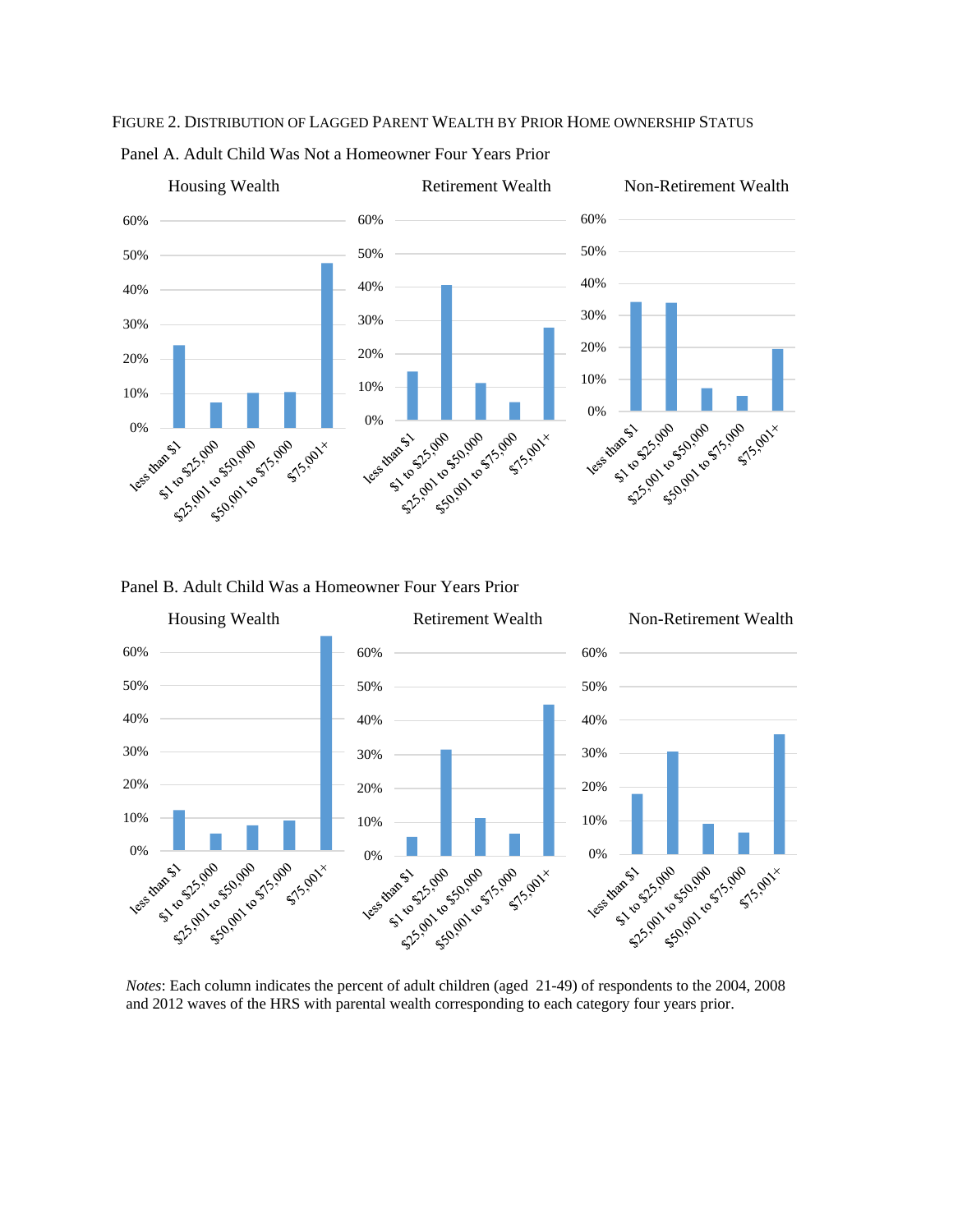## FIGURE 3. DISTRIBUTION OF ADULT CHILDREN WHO BECAME A HOMEOWNER DURING THE LAST FOUR YEARS, BY RACE OF PARENTS



*Notes*: Each column indicates the percent of adult children (aged 21–49) of respondents to the 2004, 2008 and 2012 waves of the HRS that became homeowners during the previous four years. The first column indicates the unweighted average, while the second and third columns stratify the sample on the basis of having at least one Black or Hispanic parent.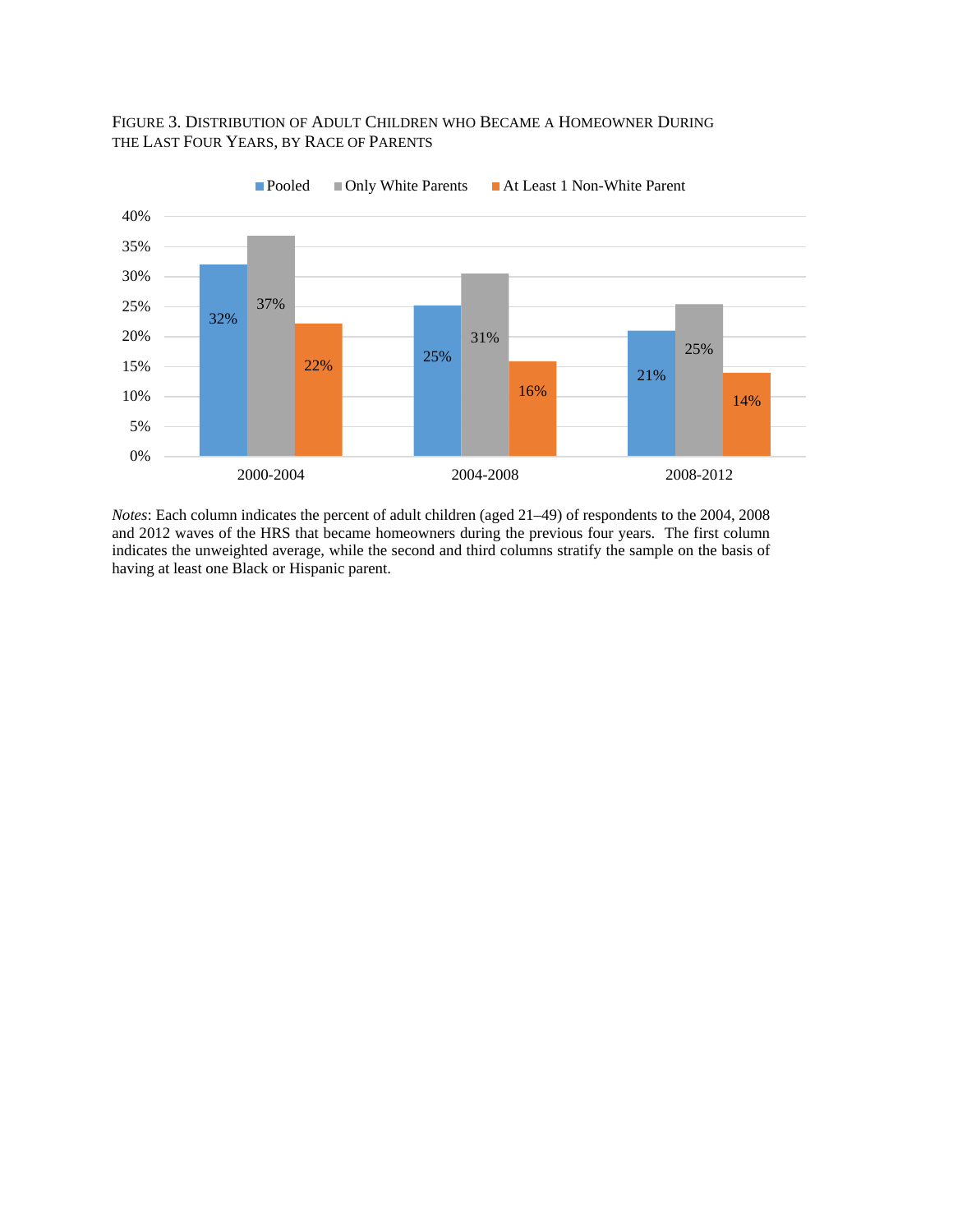

## FIGURE 4. MAINTAINED HOME OWNERSHIP OVER THE LAST FOUR YEARS

*Notes*. Each column indicates the percent of adult children (aged 21–49) of respondents to the 2004, 2008 and 2012 waves of the HRS, who maintained home ownership during the previous four years. The first column indicates the unweighted average, while the second and third columns stratify the sample on the basis of having at least one Black or Hispanic parent.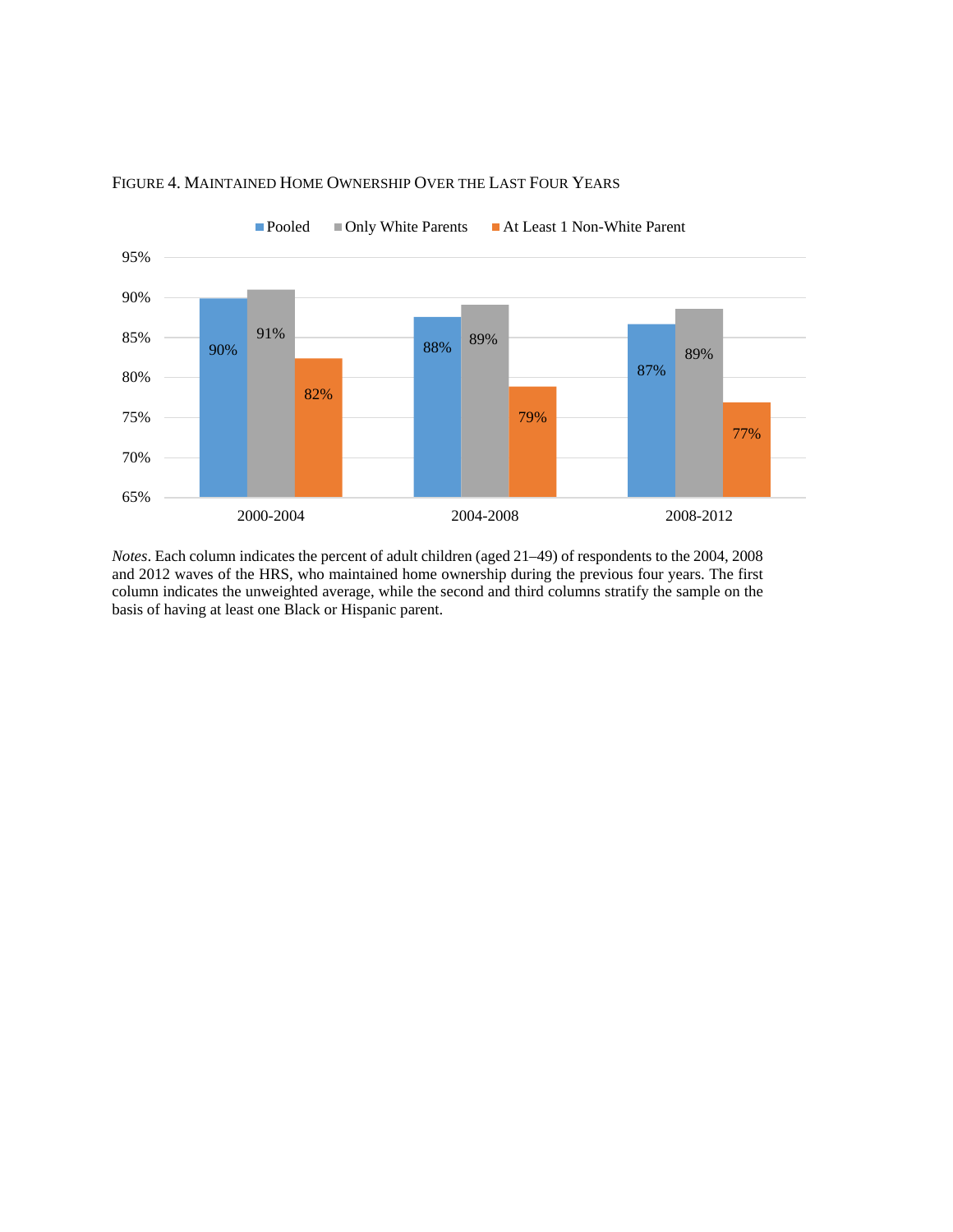#### FIGURE 5. DISTRIBUTION OF LAGGED PARENTAL WEALTH BY PRIOR HOME OWNERSHIP STATUS AND HAVING AT LEAST ONE NON-WHITE PARENT





#### Panel B. Adult Child Was a Homeowner Four Years Prior



the 2004, 2008 and 2012 waves of the HRS, with only white, non-Hispanic parent and parental wealth corresponding to each category four years prior. The second column indicates the same for adult children with at least one Black or Hispanic parent.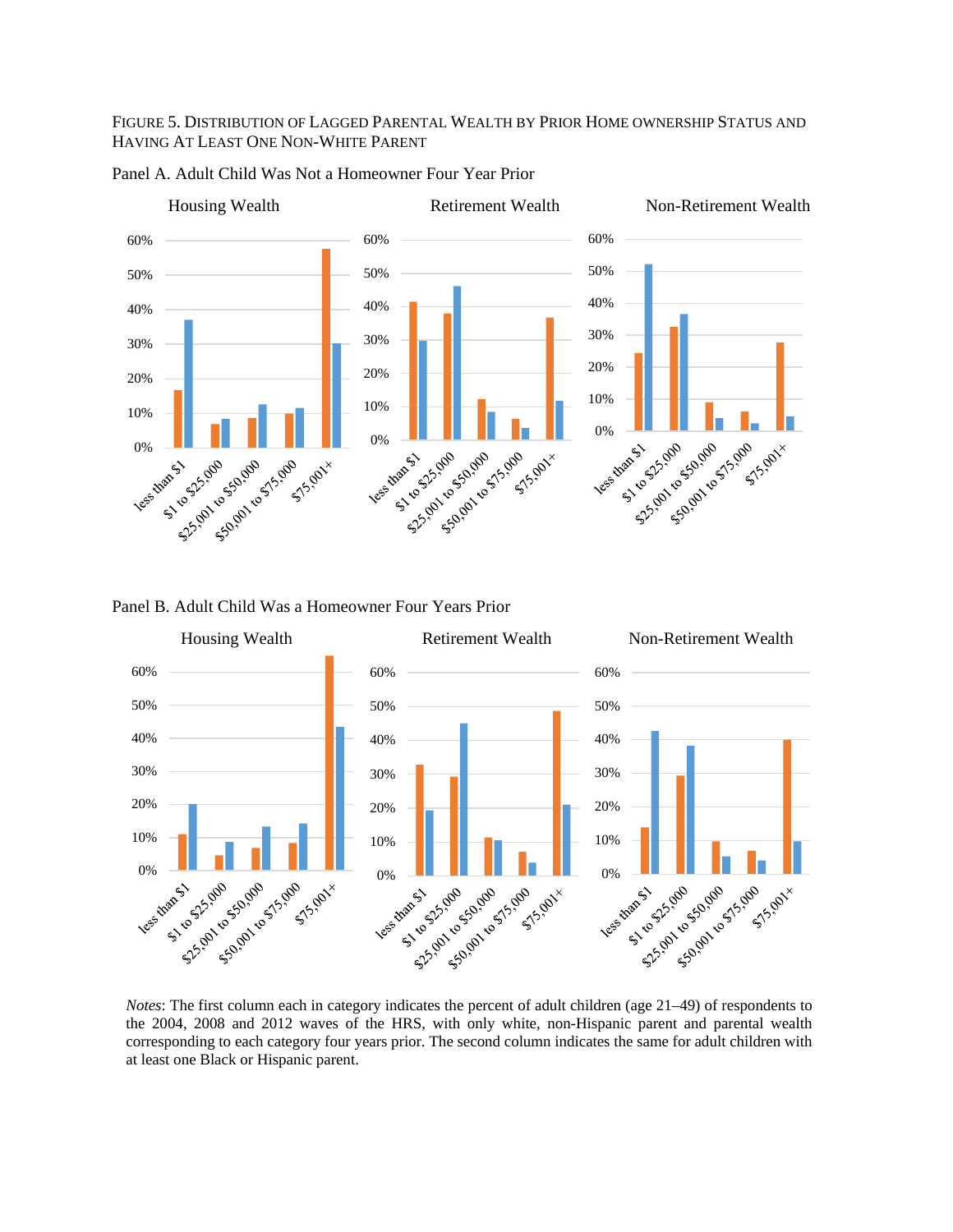FIGURE 6. PERCENTAGE SHARE OF THE WHITE/NON-WHITE GAP IN BECOMING A HOMEOWNER AND MAINTAINING HOME OWNERSHIP OVER THE PRIOR FOUR YEARS EXPLAINED BY DIFFERENCES IN ENDOWMENTS



*Notes:* Each column in the figure illustrate the percent of the gap in either becoming a homeowner or maintaining home ownership based on having at least one black or Hispanic (i.e., non-white) parent explained by observable average group differences according to a Blinder-Oaxaca decomposition in the HRS. Each segment represents the explainable share by type of endowment. Individual demographics include marital and employment status, gender, presence of children in the households, and time fixed effects. Individual income represents whether employed fulltime and 3 categories of family income. Individual education represents if highest educational attainment was high school or equivalent, some college, or college graduate and above. Parental demographics include whether a parent is married, highest educational attainment, age of oldest parent, and whether they are a homeowner. Parental wealth include housing, retirement, and non-retirement financial wealth in \$25,000 categories up until \$100,000. The racial gap in becoming a homeowner was 15.4pp and 15.9pp, respecitively. The racial gap in maintaining home ownership over the last four years for 10.2pp.